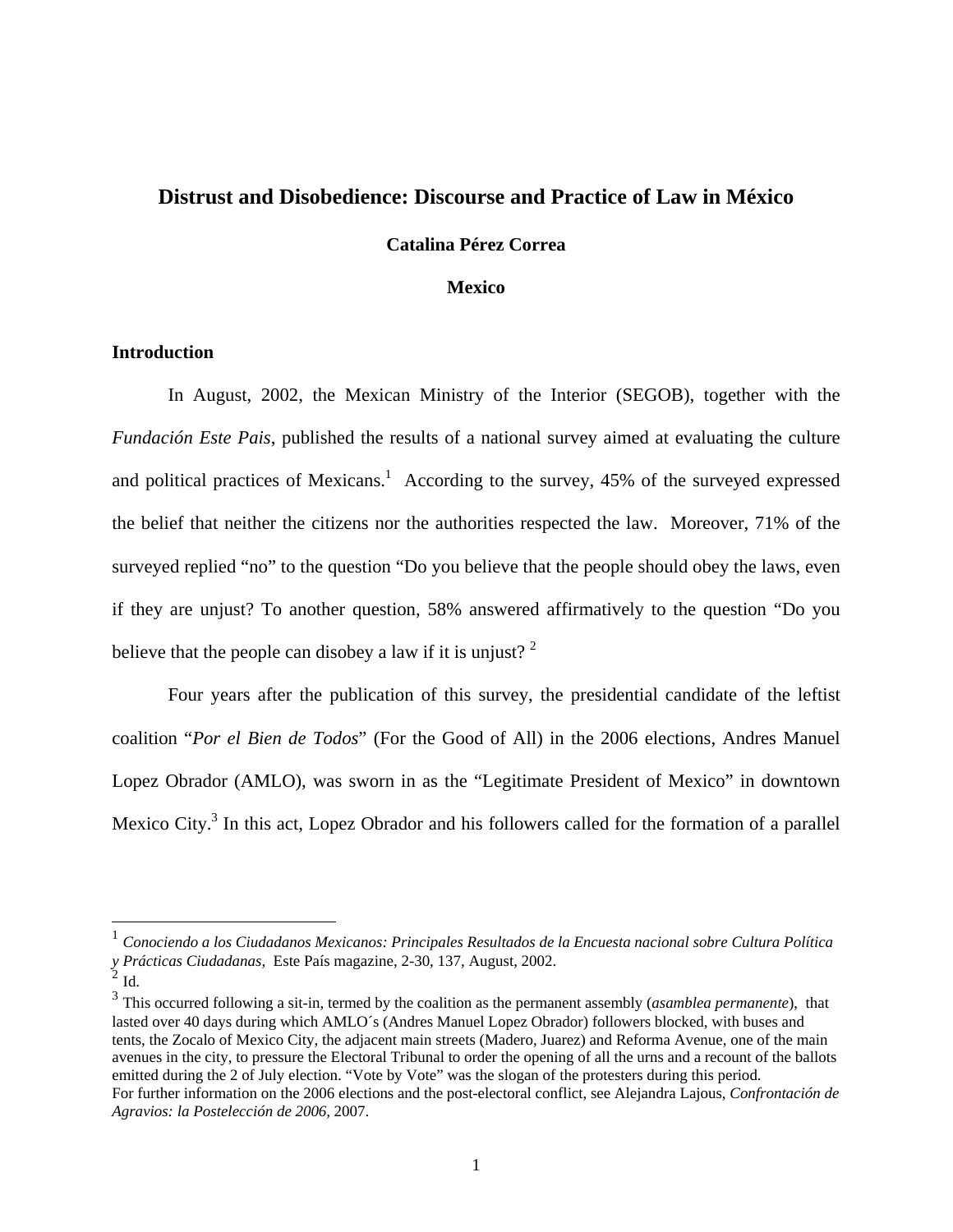government to shadow that of Felipe Calderon who was sworn in as President on December 1, 2006 following an extremely difficult and widely questioned electoral process.

The events that took place prior to the swearing in of the "legitimate President", those that occurred during the installment of the "legitimate government" and the events that followed<sup>5</sup>, were circumstances in which the legal system and its institutions were repeatedly challenged, questioned and discredited. These events, however, were not isolated phenomena. In other areas of the institutional and legal context, the widespread deterioration and discredit could, and can, be observed in everyday life. In the last 15 years, for instance, this has been observable in an increasingly rising crime rate, particularly violent crimes against society; the higher number and degree of brutality of crimes against the judicial and prosecutorial authorities and the police; the emergence of guerillas in the southern part of the country, such as the Peoples' Revolutionary Army (EPR) and the Revolutionary Army of the Insurgent People (ERPI); the uprising in the state of Oaxaca under the leadership of the Popular Assembly of the People of Oaxaca (APPO) which culminated this year with the intervention of the federal police; and the growing presence of drug cartels throughout the country.

 $4$  Said events began with the organization of 3 protest marches to pressure the Federal Electoral Institute to recount the votes. The marches were led by Lopez Obrador and had between 500,000 and 1,000,000 participants, according to the Mexican press. On July 30, during the last march, Lopez Obrador announced his decision to organize the sitin ( "permanent assembly") and take over, "until further notice", the central plaza: Zocalo, and the Madero, Juarez and Reforma Avenues. Then followed the physical occupation of the Congress Podium by PRD members to impede access by President Vicente Fox, who was impeded from reading the customary last address to the nation; the creation of the National Democratic Convention (on November 20<sup>th</sup>, the day when Felipe Calderon would have been sworn in as President) and on which Lopez Obrador was declared the "Legitimate President of Mexico" and his Cabinet was named; and the threat of the PRD to impede Felipe Calderon from being sworn in on December 1, which resulted in Calderon being sworn in a ceremony which lasted only a few minutes and had to come to an end at the National Auditorium, owned by Televisa. For more information see Alejandra Lajous, *Confrontación de Agravios: la Postelección de 2006*.<br><sup>5</sup> I refer here to the conflict that arose by Lopez Obrador's insistence to be him, as the people's representative, rather

than president: Vicente Fox Quesada, who celebrated the Independence and gave the traditional "Independence Call" (*grito de independencia)* in the Mexico City Zocalo; the conflict that arose when the police threatened to remove the AMLOistas from the Zocalo to allow the November 20th military parade to pass through and the assault of the Congress to impede the swearing in of Felipe Calderon. See Id.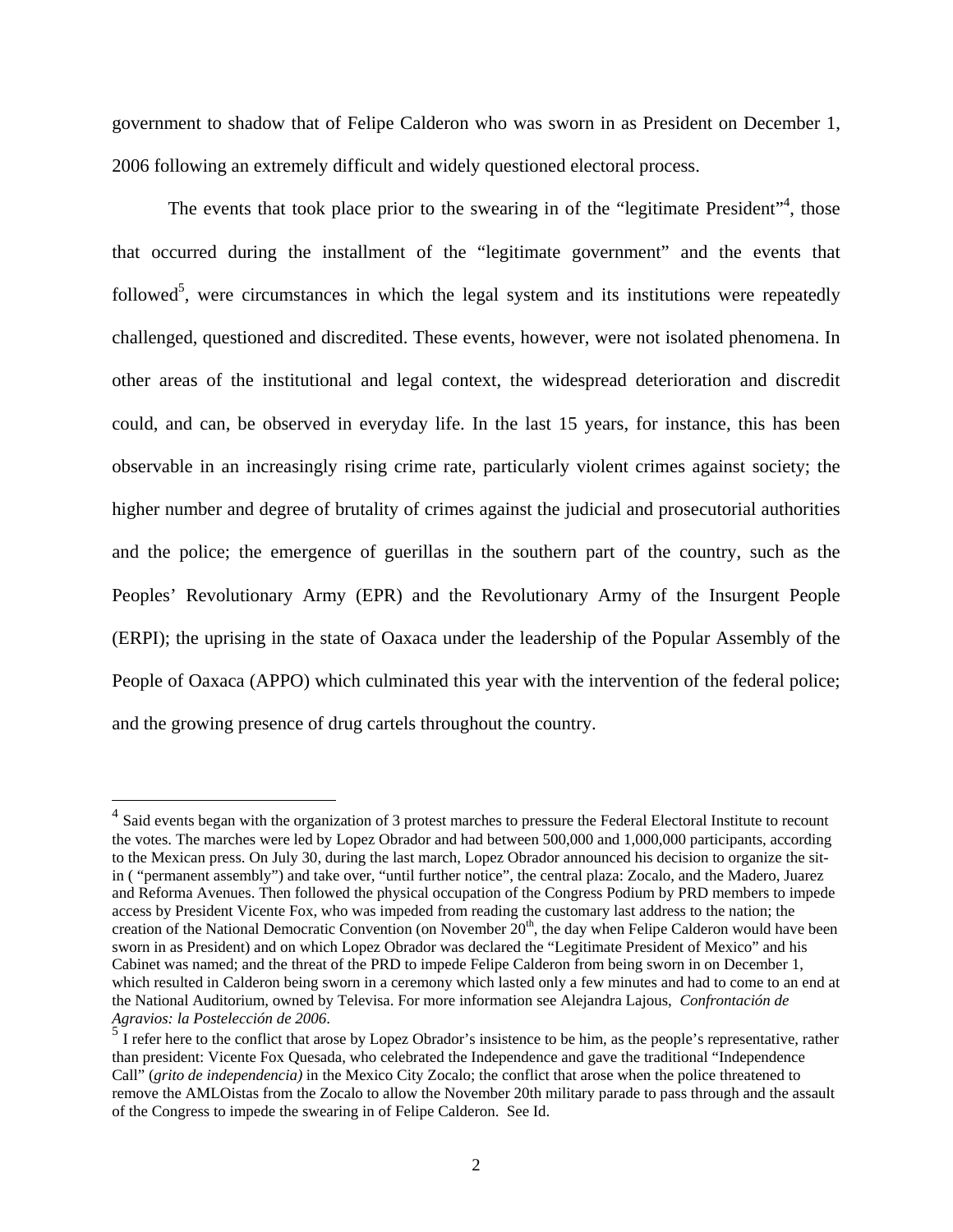In everyday events, this weakening of legal institutions is observed in the flagrant disobedience to traffic signals, in the corruption that occurs both at the lowest levels of law enforcement and at the highest bureaucratic levels, the undue appropriation of public and/or private properties (*paracaidismo*- "parachuting")<sup>6</sup>, the prevalence of informal commerce and black market on the streets of Mexico, the lack of prestige of high and low ranking public service employees, etc.<sup>7</sup>

All of the above has occurred in a historical and social context in which the law and its institutions have a specific meaning and in which the people relate to them in a certain way. In this context, the law and its institutions are not viewed as tools that work the same way for everyone. Nor are they viewed as something that entails a moral obligation. Rather, they are perceived as a source of advantages, accessible only to a segment of society, compliance with and obedience of which are necessary only to the extent in which they cannot be avoided.

In this text, I argue that there are two elements of the Mexican attitude toward the law that are relevant for understanding the low degree of obedience occurring in the country. The first is a negative perception as to what the law is and its function, which translates into a generalized distrust in the law and its institutions. The second is an attitude of moral disobligation to obey the law, which is closely related to the factual function law plays. These two elements can be observed at the factual and discursive levels in Mexican life.

<sup>&</sup>lt;sup>6</sup> This term refers to the people, mainly peasant migrants, who arrive at the main cities looking for work and, having no where to live, take possession of public lots, such as parks, protected areas, sidewalks, etc and build houses.

<sup>7</sup> In his book "Un País al Margen de la Ley" (literally, "A Country Outside the Law"), Carlos Nino mentions some examples in which the illegality of social life in Argentina is observed, many of which exist in the Mexico of today. As examples he mentions the informal economy, tax evasion, corruption, anomalies in productive activities, lack of respect of traffic signs, and the general attitude of illegality in respect of the law. See Carlos Nino "Un País al Margen de la Ley", chapter 3.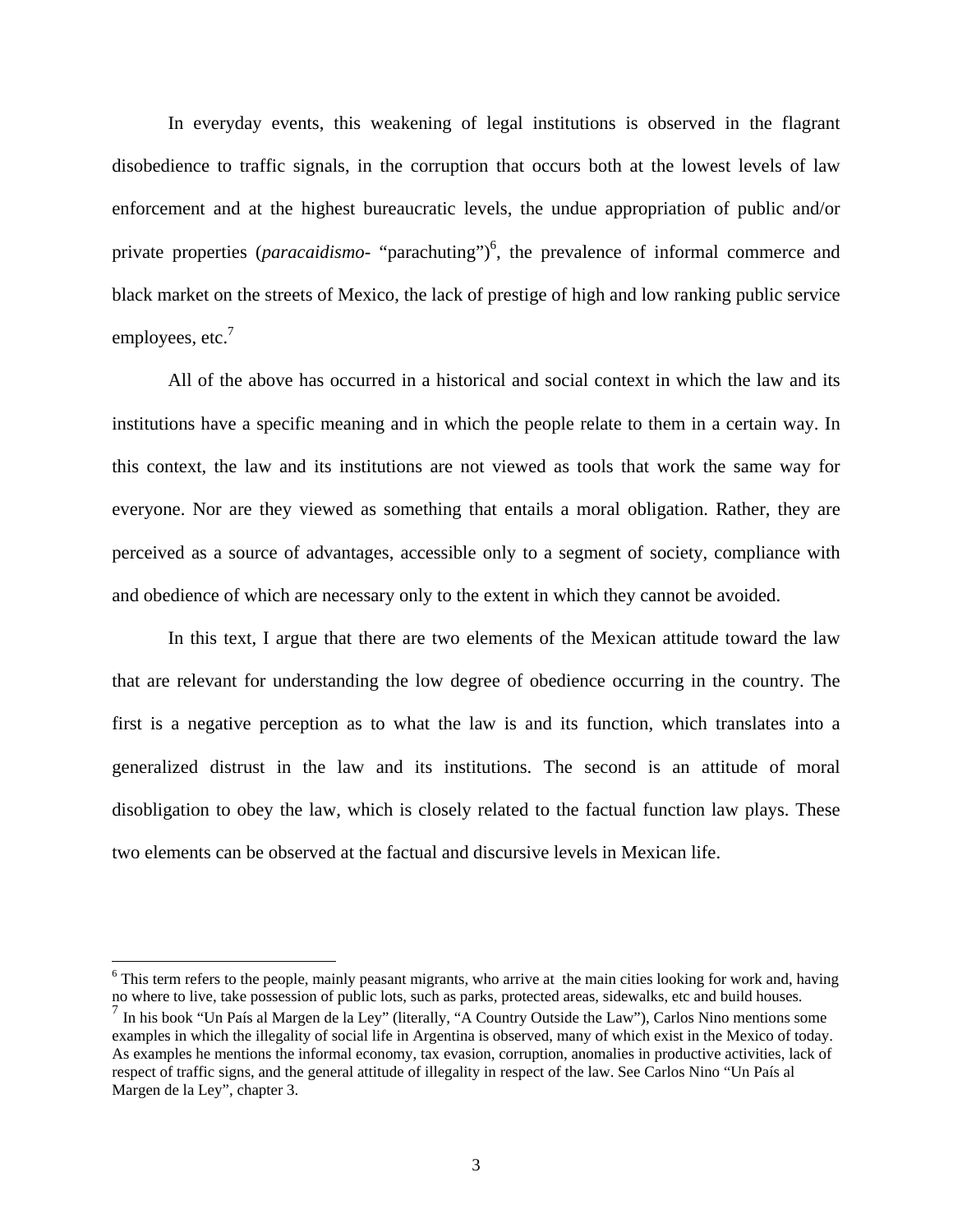This text is divided into 5 sections. The first three sections focus on the subject of distrust toward legal institutions and authorities. The first section deals with the factual conditions of distrust as lived today in Mexico. The second section analyzes distrust in the public and private discourse. The third section studies the system's inefficiencies as a cause of distrust. The fourth section analyzes the strategies to improve institutional trust. The fifth and last section studies the possibilities of changing conduct to improve trust and diminish legal disobedience.

## **I. Evidence of Distrust**

As it is the case of other Latin American countries, Mexico is a country of enormous social and economic inequality. Currently, 40% of the population has a family income equivalent to 13% of the GDP, while 10% of the population (the high-income sector) has an average family income of 40% of the GDP. $^8$  According to the World Bank, in 2004, 20.3% of the Mexican population lived in "extreme poverty" and 51.7% classified as "moderate poverty". In the legal system, the social and economic inequalities become more evident than in other areas. While people in the high income bracket have access to the system and are able to demand compliance with their rights, people with lower income are forced to move outside the legal system.<sup>10</sup>

According to a 2004 report issued by Latinobarómetro, in Mexico, as in other countries studied, the perception is that government exists for the benefit of powerful interests. To the question, "would you say that the country is governed by a few powerful interests to their own benefit, or that it is governed for the good of the entire population?" 75% answered that "it is

<sup>8</sup> Rolando Cordera, "*La Sociedad Mexicana Hoy: Distribución del Ingreso*" available at www.rolandocordera.org.mx/pobreza. 9

 $^9$  Id.

 $10$  Several studies have been conducted to analyze and explain this phenomenon in Mexico. Some examples are: *Guillermo Zepeda Lecuona, Crimen sin Castigo* (Crime without Punishment)*; Elena Azaola, El delito de Ser Mujer*  (The Crime of Being a Woman)*; Robert Buffington: Criminales y Ciudadanos en el México Moderno* (Criminals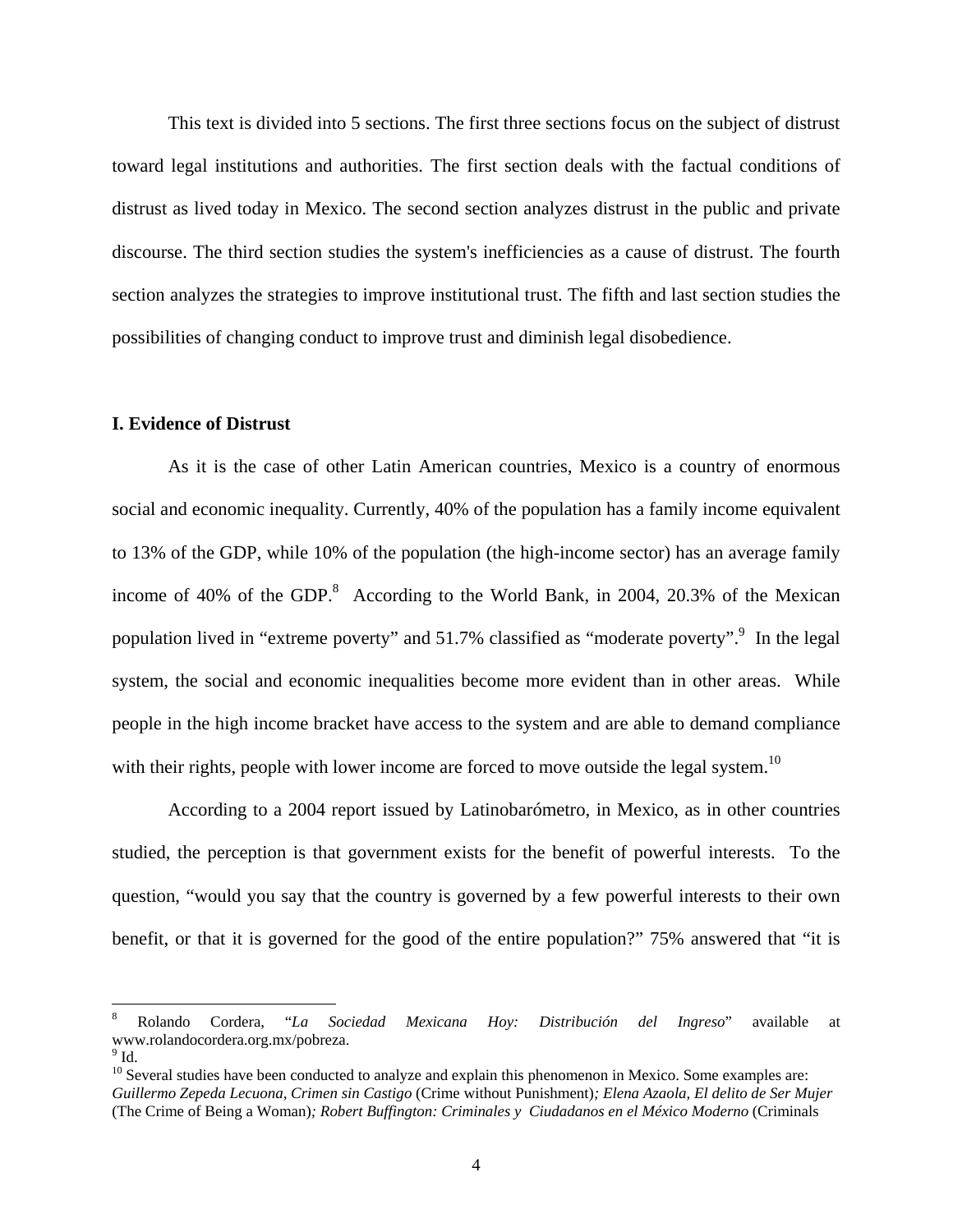governed by a few interests for their own benefit."11 The second survey conducted by the Interior Ministry (SEGOB) in Mexico during 2003 corroborates this perception. To the question, "with what you have observed, are the laws applied to the benefit of all or to just a few?", 63% answered "just a few". When questioned about the use of the law in Mexico, 39.9% replied that they believed that the laws are used "to defend the interests of the powerful", and only 21% stated the belief that they are used "to seek justice".<sup>12</sup>

One of the most serious consequences of the perception of impartiality of the law is the loss of trust which, as pointed out by Dan Kahan, generates greater loss of trust, leading to noncooperation (which in this case of the legal system translates into disobedience of the laws).<sup>13</sup> In line with the normative perspective theories<sup>14</sup> people tend to act according to the pattern of behavior perceived in the rest of the individuals of their segment, independently of existing incentives.<sup>15</sup> Consequently, people contribute to the general welfare to the extent in which they perceive that others are also contributing. If, on the other hand, people perceive that others are "not contributing" or "taking advantage", there is a tendency not only to stop cooperating but even to retaliate.<sup>16</sup> The *logic of reciprocity* suggests the importance of generating trust, since

and Citizens in Modern Mexico)*;* Angélica Cuellar, *La Justicia Sometida* (Justice Subjugated); *Catalina Perez* 

<sup>&</sup>lt;sup>11</sup> Of 18 countries studied, Mexico took 7th place in negatively qualifying the government, behind the Dominican Republic, Peru, Paraguay, Uruguay, Ecuador and Bolivia. On this topic, Colombia and Venezuela received the best remarks. *Latinobarómetro, Informe- Resumen 2004: Una Década de Mediciones*. Available at www.latinobarometro.org

<sup>12</sup> Secretaría de Gobernación, *Segunda Encuesta Nacional sobre Cultura Política y Prácticas Ciudadanas,* 2003.

<sup>13</sup> Dan M. Kahan, *The Logic of Reciprocity: Trust, Collective Action, and Law, 2003.*

<sup>14</sup> See also Tom Tyler, *Why do People Obey the Law*, 2007 and Tracy Meares and Dan Kahan, *Law and (Norms of) Order in the Inner City,* 1998.

<sup>&</sup>lt;sup>15</sup> Dan M. Kahan, *The Logic of Reciprocity: Trust, Collective Action, and Law, 2003.* See also Tracey Meares and Dan Kahan, *Law and (Norms of) Order in the Inner City,* 1998. The reciprocity theory criticizes the traditional theory of "collective logic" which explains the behavior as something specific starting with incentives. According to Kahan, this theory sustains that people look to obtain maximum benefits, and to the degree possible, they tend not to cooperate. Therefore, the theory of collective logic seeks to modify human behavior with incentives (rewards and punishments).

<sup>16</sup> Dan M. Kahan, *The Logic of Reciprocity: Trust, Collective Action, and Law, 2003.*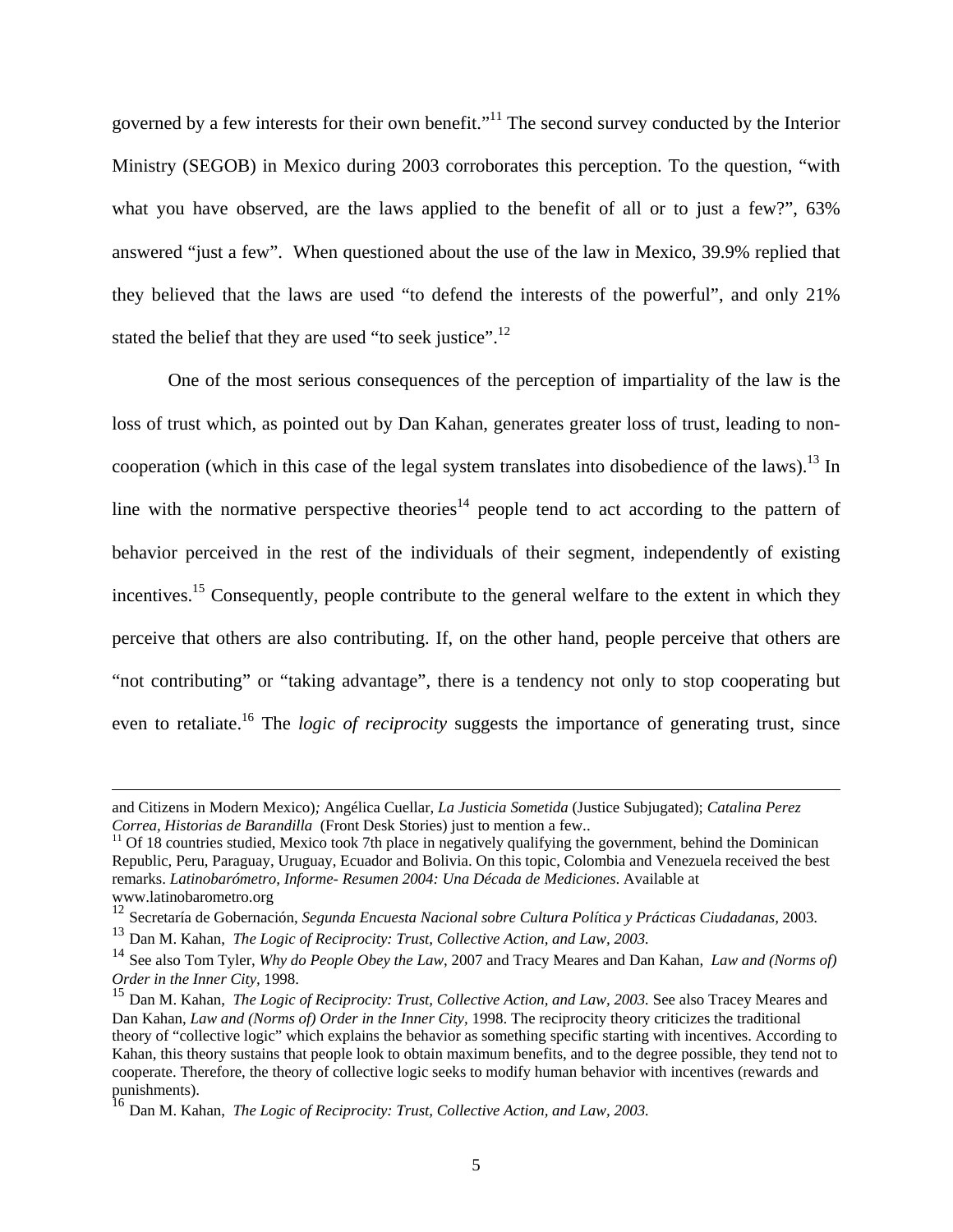those who believe in the cooperation of others will be more willing to cooperate.<sup>17</sup> Trust, therefore, is an instrument that promotes social cooperation, which in the present case translates into obedience of the law.

We can understand this instrument as a social and cultural practice determined by daily action and discourse. As Paula Mussetta states, trust is a complex practice constructed culturally.18 According to Felipe Hevia, trust -and distrust- presuppose the existence of a relationship, in which the actions, or intentions, of the other person (or party) cannot be preestablished, thus creating some type of risk (insecurity or uncertainty) for one or both of the parties.<sup>19</sup> Often, this relationship determines the degree of trust that exists. Hevia, for example, catalogs societies depending on the closeness of their relationships. According to him, there are family type societies, such as the Italian, in which "trust extends no further than the family or intermediate societies" and societies in which trust goes beyond the family, such as Germany and the United States.<sup>20</sup>

With the information available about Mexico, we observe that there is a clear distinction, in terms of trust, between relations that occur in the private sphere as opposed to those of the public sphere, with some similarity to the family type societies mentioned above. As to relations in the private sphere,

 $17$  Id. According to Kahan, the traditional theory is that people behave as individuals wanting to maximize their benefits who do not voluntarily contribute to the public good except in cases where there are express benefits. The reciprocity theory criticizes this idea, stating that persons behave according to their emotions and following social norms that dictate behavior, irrespective of the benefits that might be obtained. See Tracey Meares and Dan Kahan, *Law and (Norms of) Order in the Inner City,* 1998.

<sup>18</sup> Paula Mussetta, *Dilucidando la Confianza: Aportes Empíricos para esclarecer el fenómeno en México*, in *Transparencia, Rendición de Cuentas y Construcción de Confianza en la Sociedad y el Estado Mexicanos*, (literally, Elucidating Trust: Empiric Contributions to Clarify the Phenomenon in Mexico" in Transparency, Rendering of Accounts and Building of Trust in Society and in the Mexican State) IFAI.

<sup>19</sup> Felipe Hevia de la Jara ¿*Cómo Construir la Confianza? Hacia una Definición Relación de la Confianza Social*, en T*ransparencia, Rendición de Cuentas y Construcción de Confianza en la Sociedad y el Estado Mexicanos*, (literally, "How to Build Trust? Towards a Definition of Social Trust", in Transparency, Rendering of Accounts and Building of Trust in Society and in the Mexican State) IFAI.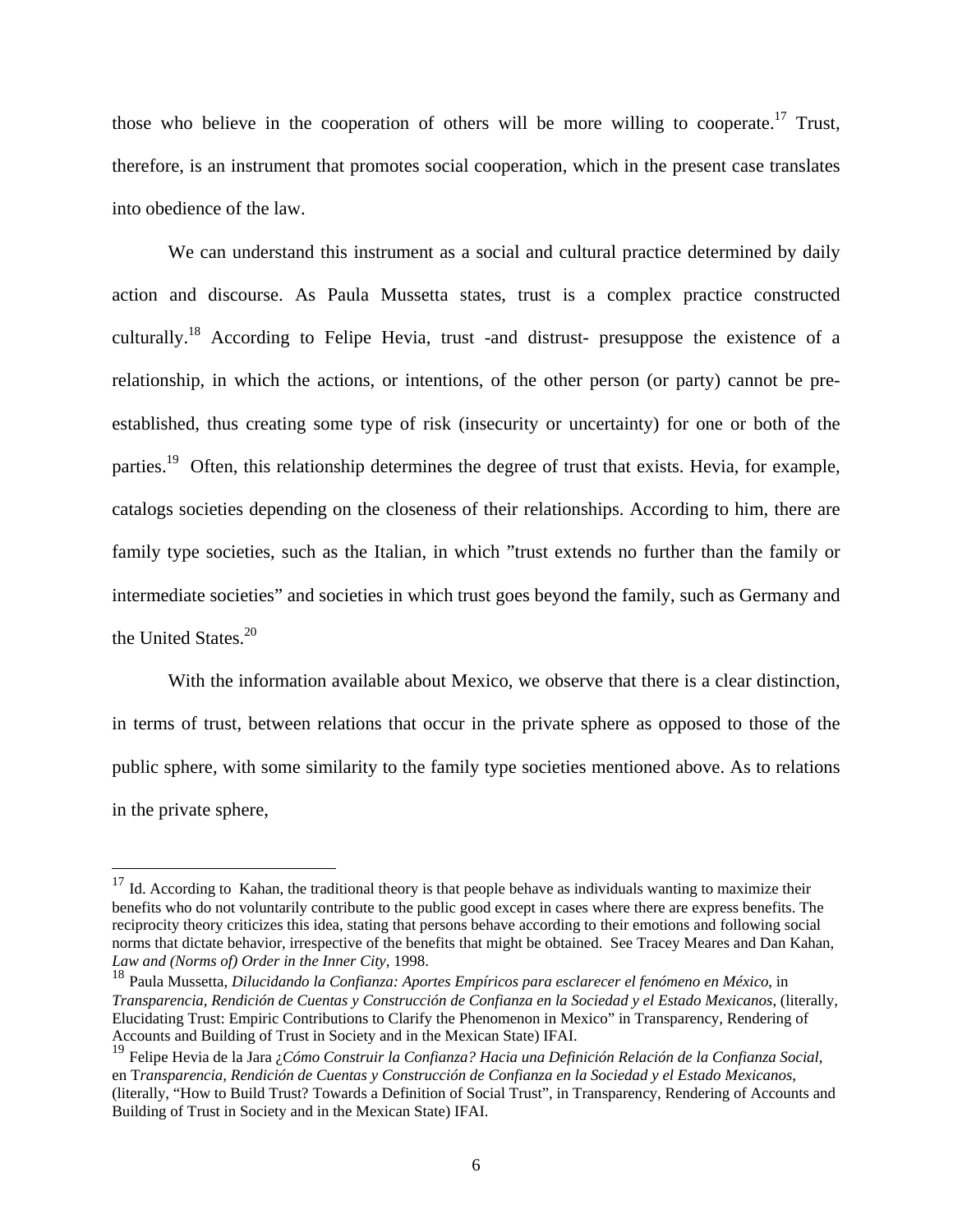"narratives of trust are constructed in terms of everyday living. Experiences, living relations, together with the capacity of individuals to place themselves in situations are the building blocks of trust in the private sphere […].

In the public sphere, the situation is different. The stories of trust in these cases are highly charged with components of an evaluative critical type. In addition, generally the narratives in these cases are informed by the large repertories available in the collective stock."<sup>21</sup>

In this sense, trust is formed in private life by experience, and in the public sphere, by collective discourse and the trust expressed by others.

 Existing data suggest that in the public sphere, Mexicans feel little trust towards their institutions, particularly government institutions. According to Felipe Hevia, the institutions most trusted by Mexicans are the church and television.<sup>22</sup> According to the 2005 national survey conducted by the Citizens Institute of Studies on Insecurity (ICESI- *Instituto Ciudadano de Estudios sobre la Inseguridad*), the least trusted institutions are political parties, Congress (both at the local and federal level), the police and prosecutorial agencies. Churches, along with educational institutions and the army received the highest grading.<sup>23</sup> The 2003 survey of the Ministry of the Interior (SEGOB) also found low levels of trust towards police forces and higher

 $20$  Id.

<sup>21</sup> Paula Mussetta, *Dilucidando la Confianza: Aportes Empíricos para esclarecer el fenómeno en México*, in *Transparencia, Rendición de Cuentas y Construcción de Confianza en la Sociedad y el Estado Mexicanos*, (literally, Elucidating Trust: Empiric Contributions to Clarify the Phenomenon in Mexico" in Transparency, Rendering of Accounts and Building of Trust in Society and in the Mexican State) IFAI.

<sup>22</sup> Felipe Hevia de la Jara ¿*Cómo Construir la Confianza? Hacia una Definición Relación de la Confianza Social*, en T*ransparencia, Rendición de Cuentas y Construcción de Confianza en la Sociedad y el Estado Mexicanos*, (literally, "How to Build Trust? Towards a Definition of Social Trust", in Transparency, Rendering of Accounts and Building of Trust in Society and in the Mexican State) IFAI.

<sup>23</sup> The ICESI (Instituto Ciudadano de Estudios sobre Inseguridad, A.C.) was created by the *Consejo Coordinador Empresarial,* the *Confederación Patronal de México,* the *Fundación Este País,* the *Instituto Tecnológico de Estudios Superiores de Monterrey* and the *Universidad Nacional Autónoma de México*. The purpose of the ICESI is to study and generate independent statistics in connection with crime in Mexico. ICESI performs surveys on an annual basis and at a national level. Available at http://www.icesi.org.mx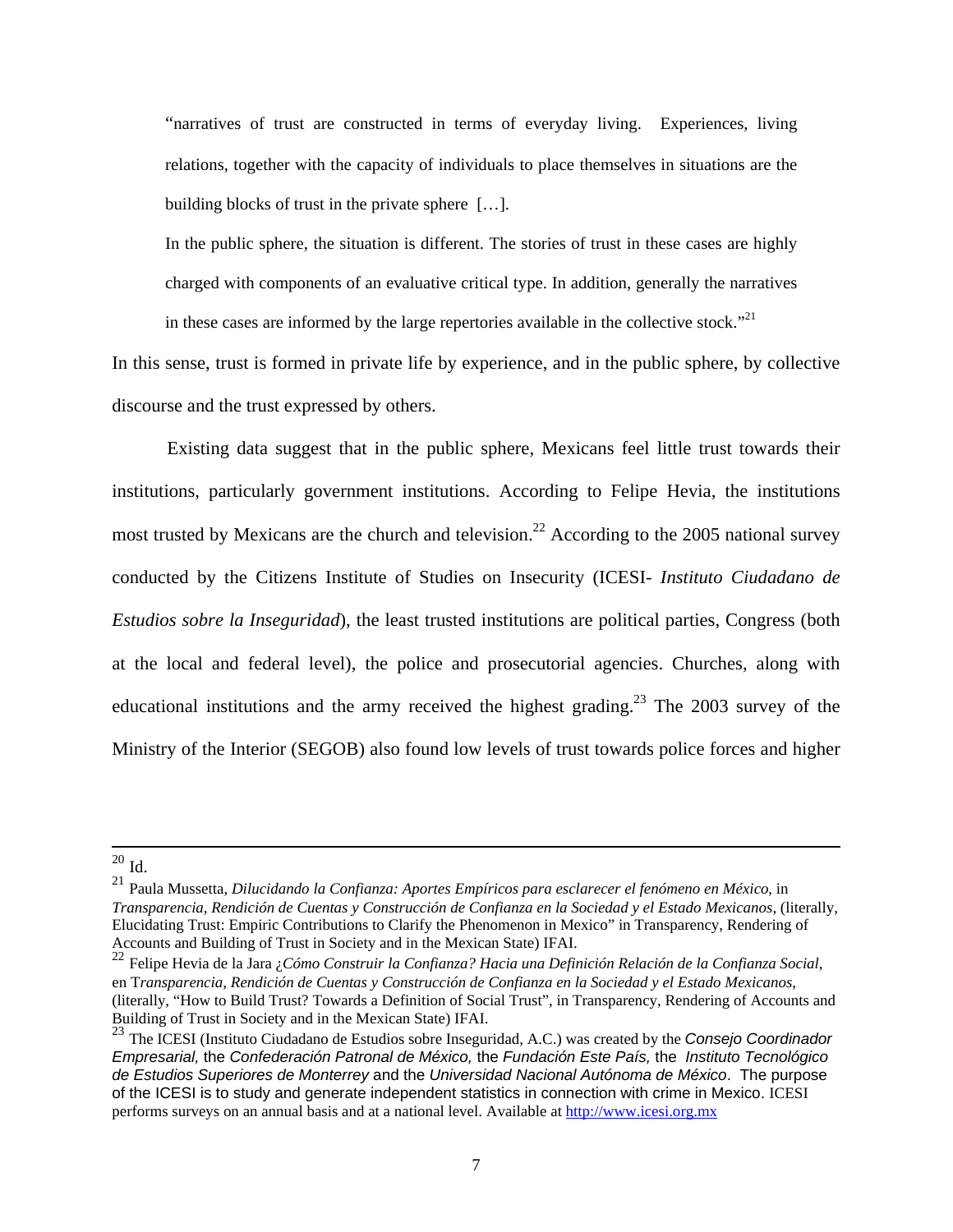levels of trust for businessmen, the church, the Federal Electoral Institute (note that this study was made before the 2006 elections), the National Human Rights Commission and the army.<sup>24</sup>

In terms of trust in the church, the data compiled by Latinobarómetro coincide with data issued by ICESI and SEGOB. According to Latinobarómetro, "in all the countries of the region we found low levels of trust in institutions, with the exception of the Catholic Church." <sup>25</sup> Taking into account the distinction between the public and the private sphere, we might explain the trust in the Church as a product of the family type relations that exist within it. Even though the Church is a public and not private institution, relations that form between its members and authorities are closer and more permanent, resembling those of the private sphere in which there is less uncertainty about other peoples' behavior.

Perhaps another aspect that calls attention is the trust expressed in the army, which in other Latin American Countries is often negatively evaluated. This can be explained as a result of the positive social work the army accomplishes in Mexico (such as the construction and repair of roads and bridges, the rescue work it performs after natural disasters, etc.), and the positive mention with which it is referred to in the public discourse. Also, one might consider the historical absence of military presence as a coercive force in the country (except in the war against drugs) and the absence of military dictatorships in recent history.

 As to trust in other citizens, Mexicans seem to distrust others, specifically in terms of their compliance with the law. According to the cited survey conducted by SEGOB, 43% of the surveyed expressed the belief that neither the authorities nor the citizens obey the law.<sup>26</sup> As to the question, Who do you think that less respects the law: rulers, citizens or both? 43% replied

1

<sup>24</sup> Secretaría de Gobernación, *Segunda Encuesta Nacional sobre Cultura Política y Prácticas Ciudadanas* 2003.

<sup>25</sup> Latinobarometro, *Informe- Resumen 2004: Una Década de Mediciones*. Disponible en www.latinobarometro.org

<sup>26</sup> Secretaría de Gobernación, *Primera Encuesta Nacional sobre Cultura Política y Prácticas Ciudadanas* 2003.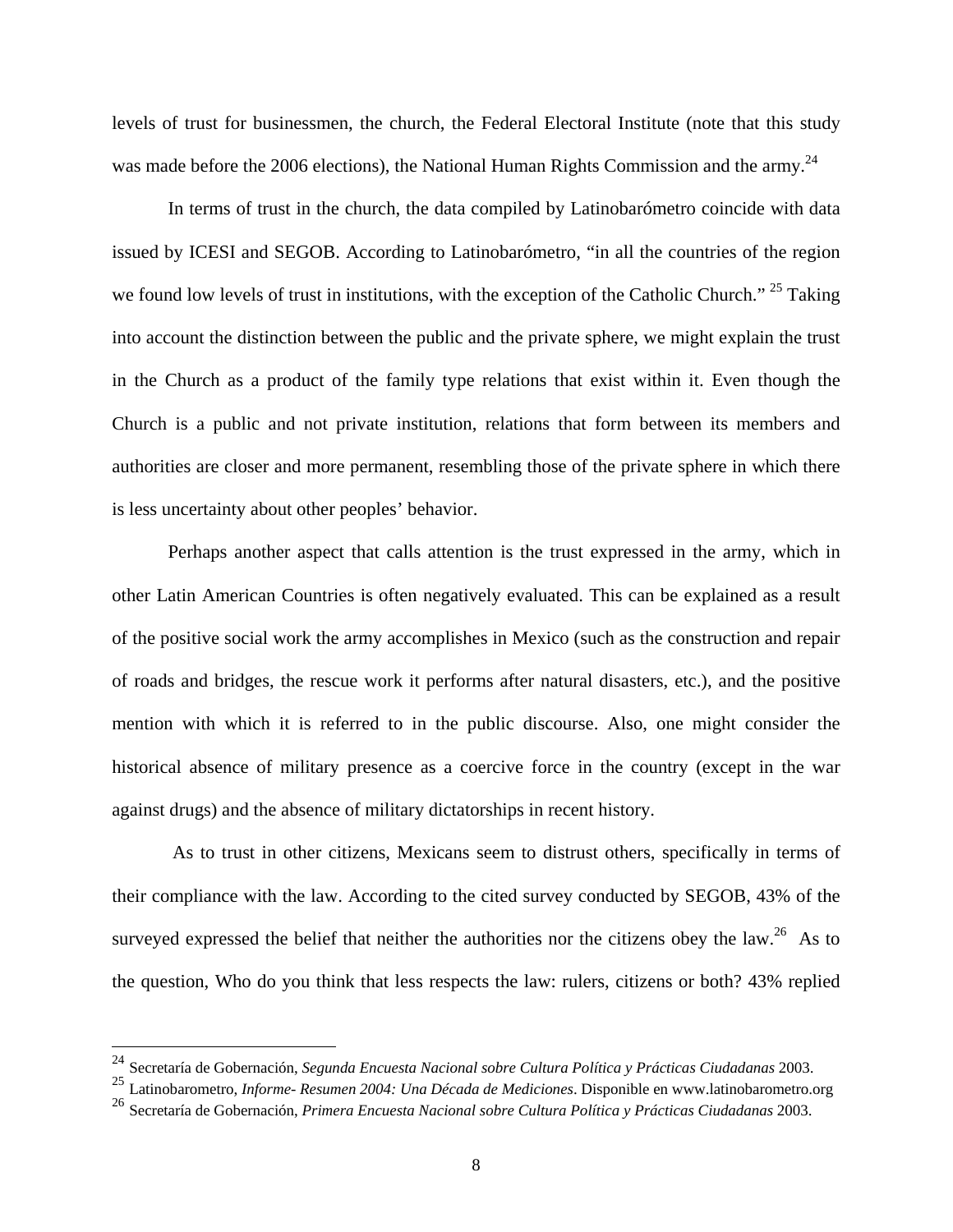"neither of them", 31% said "the rulers", 6% replied "citizens" and 13% answered that "both of them respect it"

Lastly, according to Paula Massetta's study, lawyers share, with the police, the level of distrust.<sup>27</sup> (In a more anecdotal level, though not less illustrative; the term frequently used to refer to lawyers in Mexico is "aboganster" (shyster lawyer), referring to the perceived abuses committed by lawyers to their clients.

## **II. Narratives of Distrust**

 $\overline{a}$ 

The distrust (and occasionally contempt) that people show towards the law and its institutions is not only present in citizens' everyday narrative. It is also openly perceived in political discourse in the country. As an example, I cite the speeches of Lopez Obrador, for being not only recent and dramatic case of disdain towards the law, but also for the dimensions that it acquired. Nevertheless, it is important to note that López Obrador's speeches are not an isolated or peculiar case. Both in the discourses of politicians (from other parties and from members of the PRD, the party with which Lopez Obrador is affiliated) as in that of businessmen and the church, we find a prevalent disregard for legal and governing institutions.

As part of the social movilizations organized by the "For the Good Of All Coalition" (*Coalición por el Bien de Todos*)- in the post electoral momentum and before the Federal tribunal declared a winner for the elections- to obtain the total recount of ballots (vote by vote), López Obrador pronounced a series of speeches in which the desregard for the law, which has

<sup>27</sup> Paula Mussetta, *Dilucidando la Confianza: Aportes Empíricos para esclarecer el fenómeno en México*, in *Transparencia, Rendición de Cuentas y Construcción de Confianza en la Sociedad y el Estado Mexicanos*, (literally, Elucidating Trust: Empiric Contributions to Clarify the Phenomenon in Mexico" in Transparency, Rendering of Accounts and Building of Trust in Society and in the Mexican State) IFAI.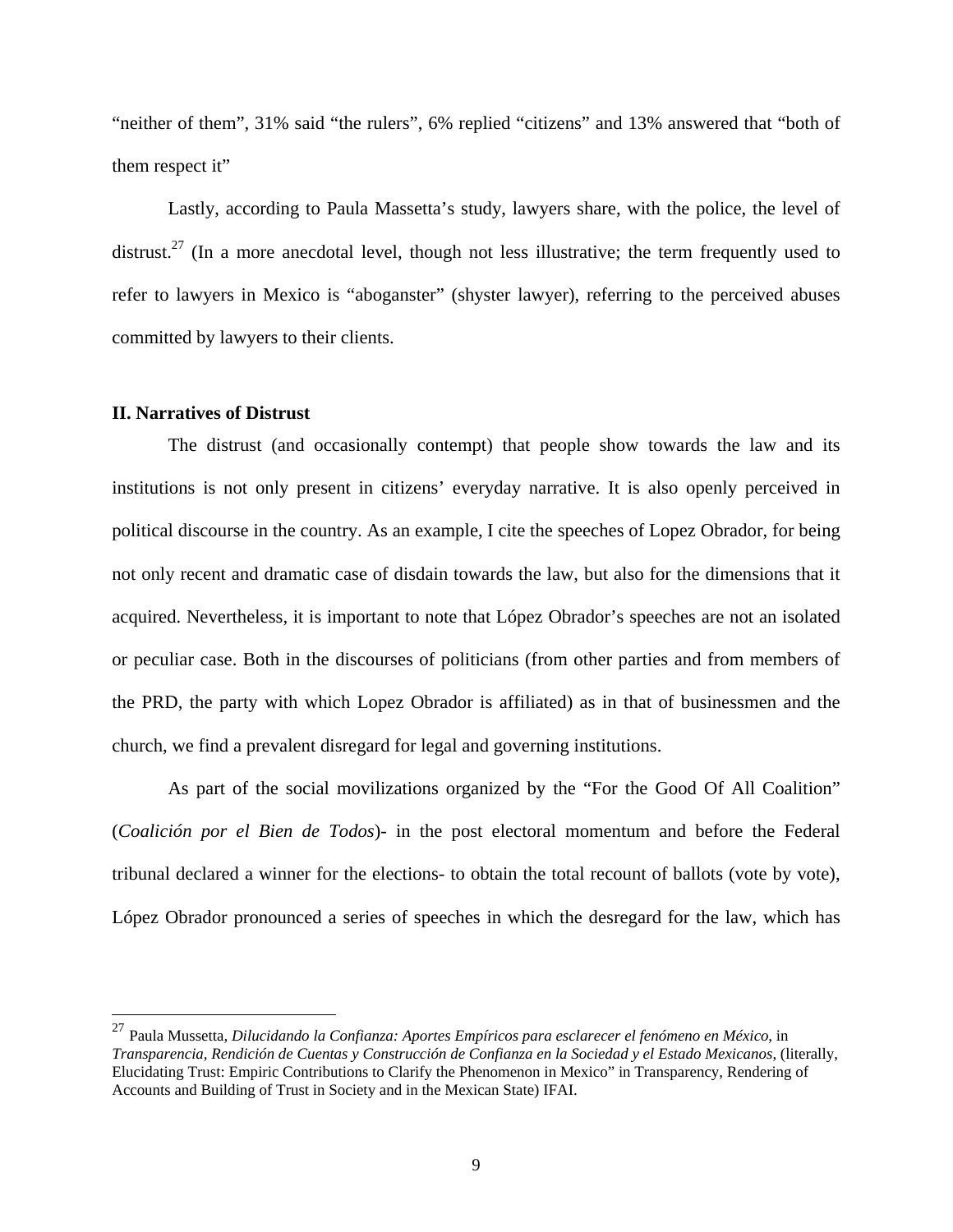been the theme of this paper, can be discerned. In the third assembly organized in Mexico City´s

main plaza (*Zocalo*), before nearly a million followers, López Obrador declared:

"And I repeat, Mexico, our great country does not deserve to be governed, and we are not going to allow, Mexico, our great country, does not deserve to be governed by a spurious president, a President who lacks legitimacy, with no moral or political authority.

We are waiting for the Electoral Tribunal to decide to clean up and bring transparency to the election, ordering that all the votes be counted. […] Although we also know that the members of the Tribunal are being submitted to strong pressure from the usual powerful, those who believe themselves to be the masters and Lords of Mexico. It must be clarified: it is not that we don't respect the institutions; the fact is that, unfortunately, in our country we do not have a tradition that ensures that those who have the institutions in their hands act honestly and honorably.

We should not forget that simulation has always ruled. Historically, the Constitution and the laws have been complied with only in form, but raped in essence.

Unfortunately, in Mexico, as a general rule law has meant the opposite of its reason of being; even though the Rule of Law has always been invoked, those in charge of enforcing justice, instead of protecting the weak, serve only to legalize the abuses committed by the strong; the law that has prevailed has been that of money and power above all others.<sup> $28$ </sup>

Similarly, in his acceptance speech as the Legitimate President of Mexico, and once the

Electoral Tribunal had declared the triumph of right wing candidate Felipe Calderon, Lopez

Obrador declared:

 $\overline{a}$ 

"We are here today because, given the electoral fraud committed on July 2, we have decided to declare abolished the regime of corruption and privileges, and begin the construction of a new Republic […] To accept the rules of the current regime implies not only an act of treason to the people of Mexico, but an indefinite postponement of the democratic change and to surrender powerless before to the inappropriate acts of the economic and political elite, assailants of public institutions…

"The powerful impose their rule with money, racism and class prejudice, injustice, illegality and the manipulation of many through diverse media.

 $^{28}$  Lopez Obrador's speech when announcing the installation of the Permanent Assembly at the Zocalo and on Madero, Juárez and Reforma avenues. www.gobiernolegitimo.org.mx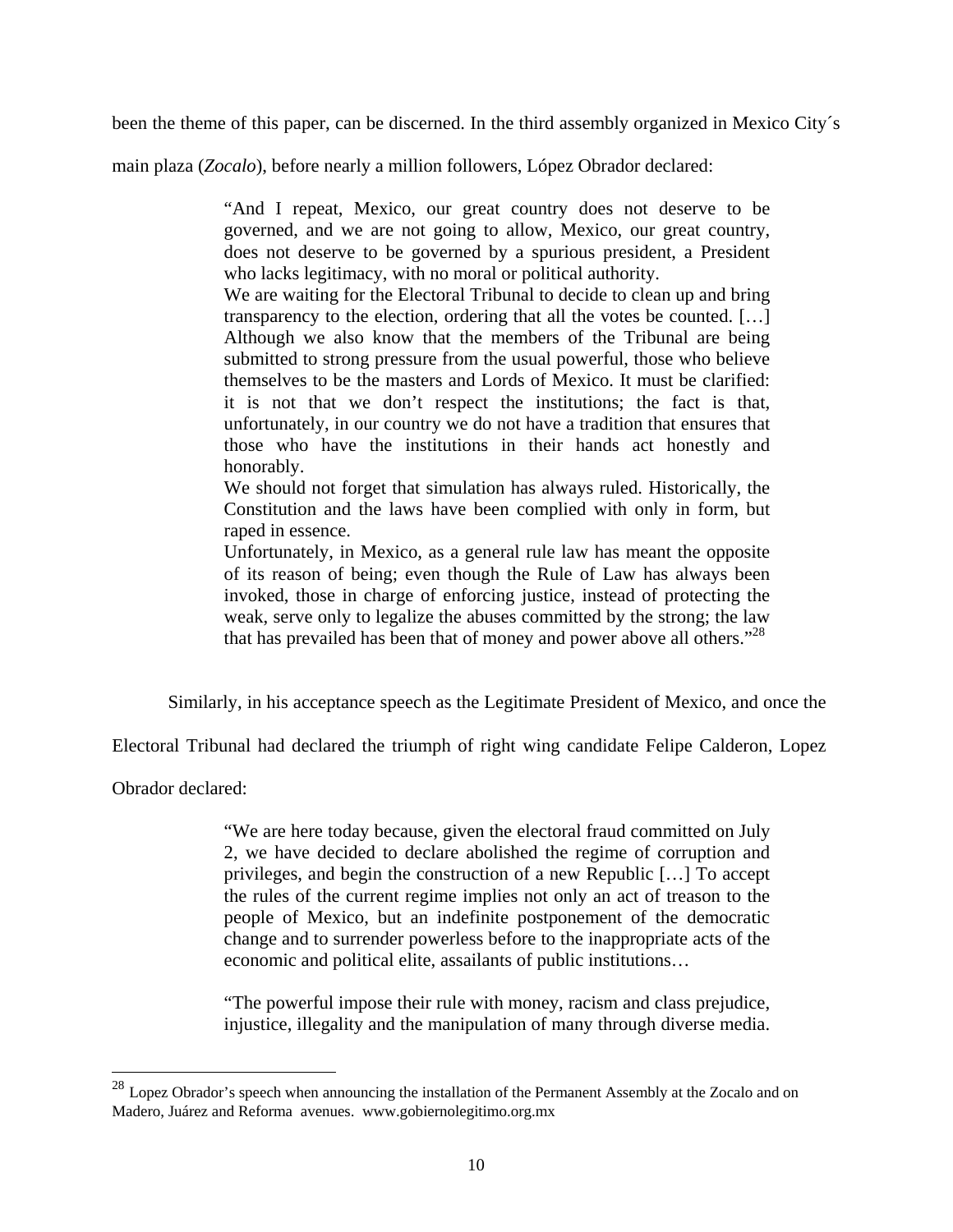They work against the public interest—let's not go further, just look at the raise in price of milk, diesel and gasoline".<sup>29</sup>

Lopez Obrador's speeches synthesize the common feeling of Mexicans towards the government, the authorities, and the institutions: that they serve to promote the power of the "strong", the "powerful" and the "privileged".

Similar to the political discourse, radio and television news programs, the press, entertainment programs, political discourses, etc., disseminate the discourse of trust or distrust, reinforcing the discredit (or prestige) of each institution. To give an example, on April 9, 10 and 12 the principal newspapers of Mexico City, published on their first page the following headlines:

## **On the subject of public officials and government:**

Reforma:

"IMAGE OF MAYORS IS EXPENSIVE: MAYORS SPLURGE PUBLIC MONEY ON PERSONAL PROPAGANDA" "AUDITOR ISSUES A CORRUPTION ALERT: MEXICO IS BEING DROWNED BY DISCRETIONARY POWERS WHICH FACILITATE THE DETOURING OF FUNDS" "ADVISORS DEVOUR PEMEX MONEY"

"THEY DIVIDE UP 350 MILLION AT WILL: CONGRESSMEN ENJOY A NEW PORTION" El Universal:

"ONE OUT OF FIVE LEGISLATORS DID NOT FINISH COLLEGE" "DF: THEY DON'T KNOW WHAT TO DO ABOUT THE WATER LEAKS" "INTERNATIONAL HUMAN RIGHTS COMMISSION: STRATEGY AGAINST CRIME  $FATIS$ 

Excelsior:

"INDICTED REJECT PUBLIC DEFENDERS" "SOCIAL SECURITY LAW FAVORS CONGRESSMEN"

La Jornada:

 $\overline{a}$ 

"MEDIAN MORA: CRITICAL MOMENT IN THE COUNTRY DUE TO VIOLENCE COMMITTED BY DRUG CARTELS"

 $29$  Speech when Lopez Obrador swore himself in as the Legitimate President of Mexico. www.gobiernolegitimo.org.mx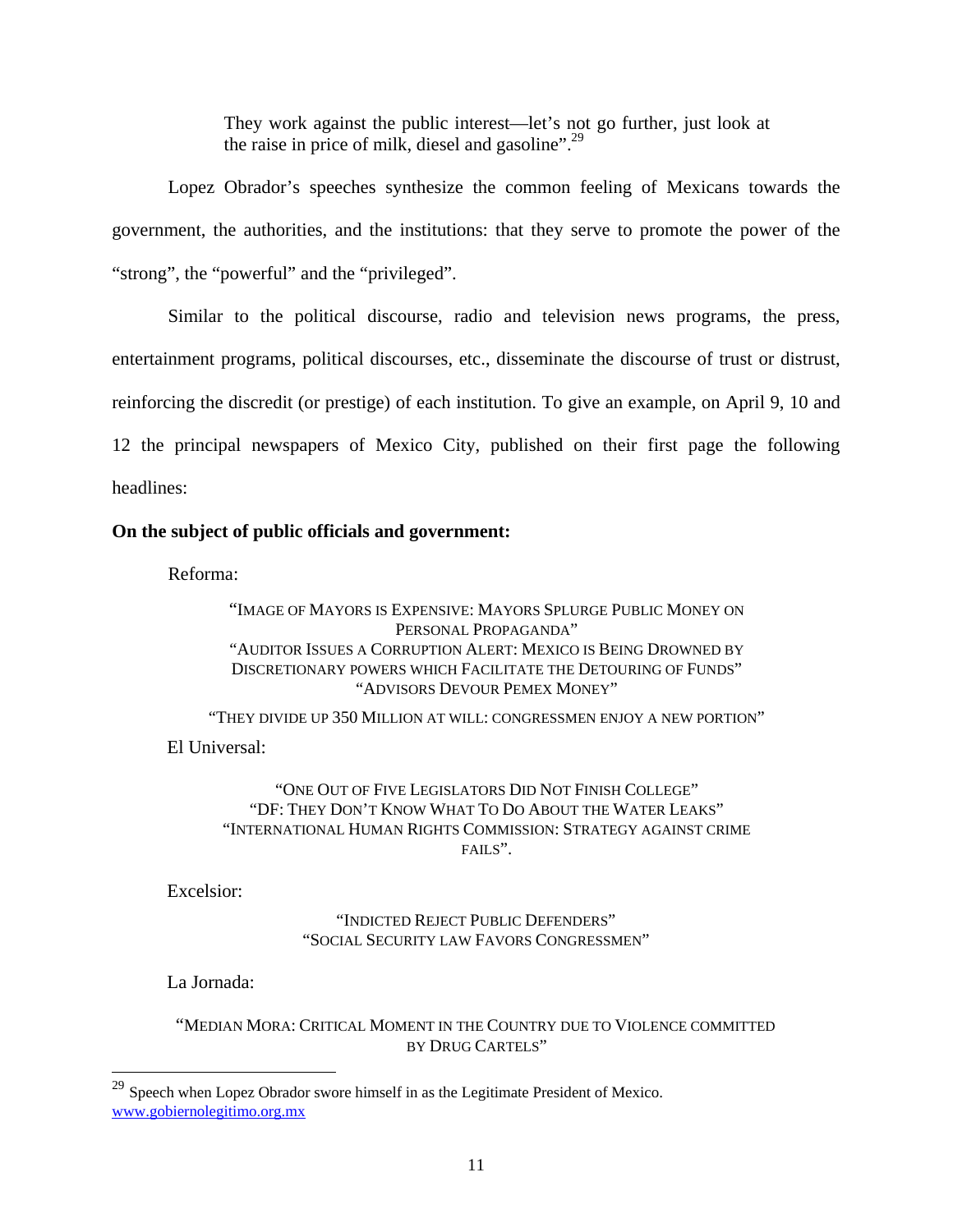## **On Inequality, Wealth or Poverty:**

La Jornada:

## "SEDESOL: POVERTY SAME AS TWELVE YEARS AGO" "FORBES: SLIM IS NOW THE SECOND RICHEST MAN IN THE WORLD" "BANKS GAMBLE WITH TAX MONEY" "TELEVISION COMPANIES AND FOOTBALL TEAMS CHEAT THE TAX COLLECTOR"

## **On the Army:**

Excelsior:

"ARMY DISMANTLED 285 CLANDESTINE LANDING STRIPS"

Reforma:

 $\overline{a}$ 

DRUG CARTEL AND ARMY CLASH IN NUEVO LEON"

### **III. Distrust and Inefficiency: The Case of the Mexican Criminal Justice System**

The distrust that may be sensed in the public discourse and in the stories depicted are not only the result of the general perception that law is applied for the benefit of a few. It is also a consequence of having a complex, obscure and inefficient system, incapable of enforcing the law. Several studies conducted in México suggest that people build their perception of trust on the evidence of concrete actions.<sup>30</sup> This means that people evaluate the concrete, objective results of authorities and institutions. In Mexico, however, the minimum purpose of the legal institutions does not seem to materialize: the enforcement of the law. In the report by Latinobarómetro, for example, when evaluating the perception of whether the State succeeds or not in enforcing the

<sup>30</sup> See Paula Mussetta, *Dilucidando la Confianza: Aportes Empíricos para esclarecer el fenómeno en México*, in *Transparencia, Rendición de Cuentas y Construcción de Confianza en la Sociedad y el Estado Mexicanos*, (literally, Elucidating Trust: Empiric Contributions to Clarify the Phenomenon in Mexico" in Transparency, Rendering of Accounts and Building of Trust in Society and in the Mexican State) IFAI.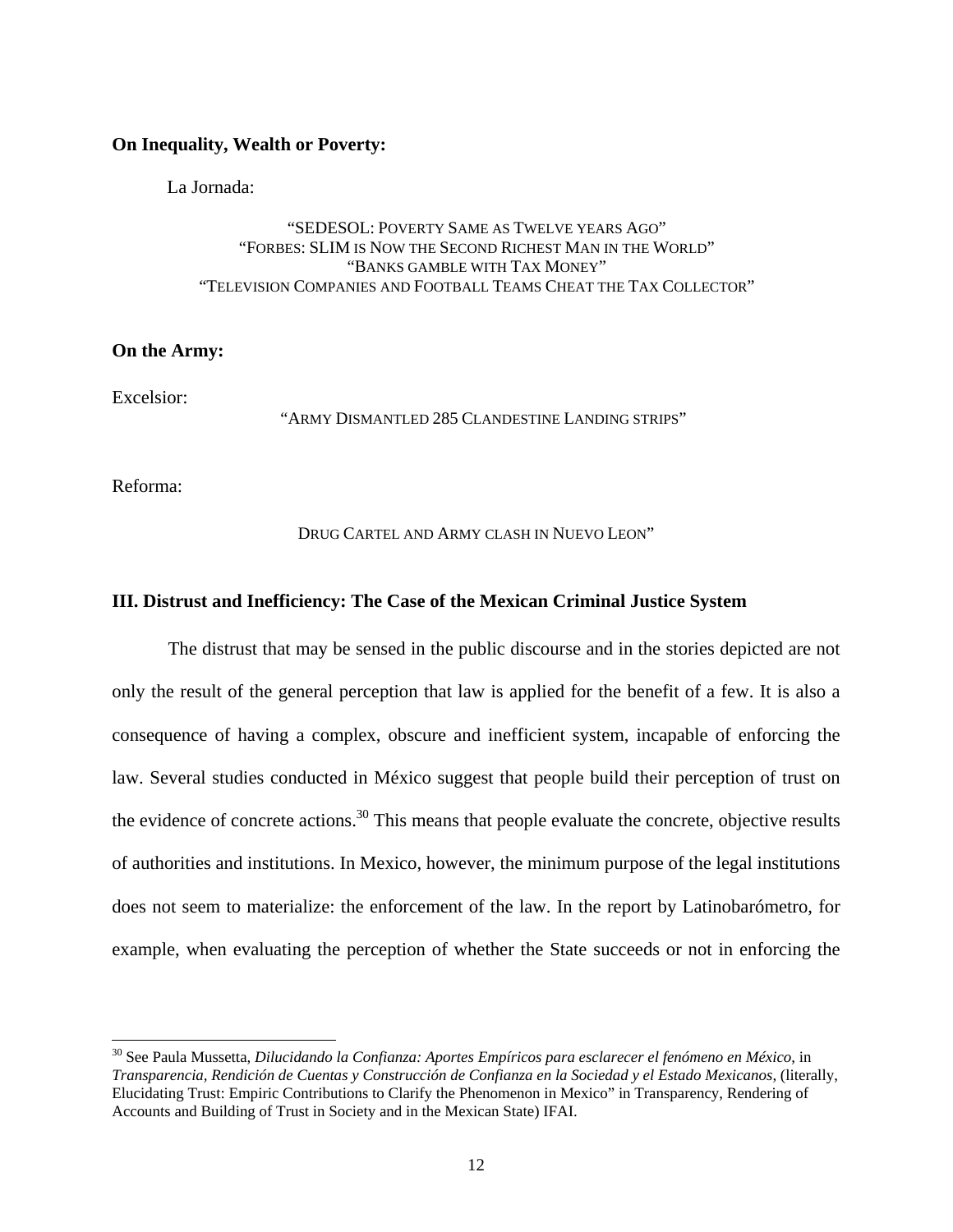law, Mexicans gave a 4.78 grade, within a scale from 1 to 10, in which 1 means a failure by the State to enforce the law.<sup>31</sup>

The perception that institutions fail to accomplish positive results in turn translates into an attitude of reservation towards the law and its institutions (and frequently, into a fear towards the authorities). Mexicans tend to avoid the legal system and its authorities and prefer to look for unofficial control mechanisms, unofficial conflict resolution systems or simply to leave problems unresolved rather than deal with the official system. As an example, we can study the crime phenomenon and the criminal justice system. Even though crime is one of the problems which most worries and affects Mexican society, only a small percentage of crimes are reported to the *ministerio público* agencies (prosecutorial authorities) or to the police.<sup>32</sup>

Crime in Mexico has become one of the most common and tangible anomalies (as Carlos Nino refers to the general trend to illegality, understood as the non-compliance with legal, moral and social rules).<sup>33</sup> According to a recent study of Citizen's Institute for Studies on Insecurity (*Instituto Ciudadano de Estudios Sobre la Inseguridad or ICESI*); 7 out of 10 respondents felt insecure at the place where they live (of the respondents in Mexico City, 9 out of 10 persons said they felt insecure).34 Out of fear for the criminals, a large part of the population has modified their daily activities and considers that their quality of life has been negatively affected.<sup>35</sup>

<sup>&</sup>lt;sup>31</sup> Latinobarometro, Informe- Resumen 2004 Una Década de Mediciones. Available at www.latinobarometro.org. In this category, Mexico was one of the countries that gave better grades to the State, even though none of the 18 countries under study gave a "passing grade" to their governments.

 $32$  Even though statistics regarding reported crime place Mexico just above the world's average and close to Spain  $(1,770/100,000)$  and Russia  $(1,779/100,000)$ , studies of the "black" or "net" number, that is, of unreported crime, place Mexico among the countries with the highest crime rates in the world. European Institute for Crime Prevention, cited in GUILLERMO ZEPEDA, *CRIMEN SIN CASTIGO*, 2004. In a former study made by FUNSALUD-WORLD BANK (in 1995), it was estimated that in Mexico City, only 15% of the crimes were reported. See WORLD BANK, TRENDS AND EMPIRICAL CAUSES OF VIOLENT CRIME IN MÉXICO, 1999.<br><sup>33</sup> Id. page 24<br><sup>34</sup> Fourth survey by ICESI. www.icesi.org.mx

 $35$  Id. According to the 2005 survey, more than a half of the population considered that crime has had a negative effect on their quality of life, one out of two respondents ceased to use jewelry, stopped going out at night or carrying cash with them.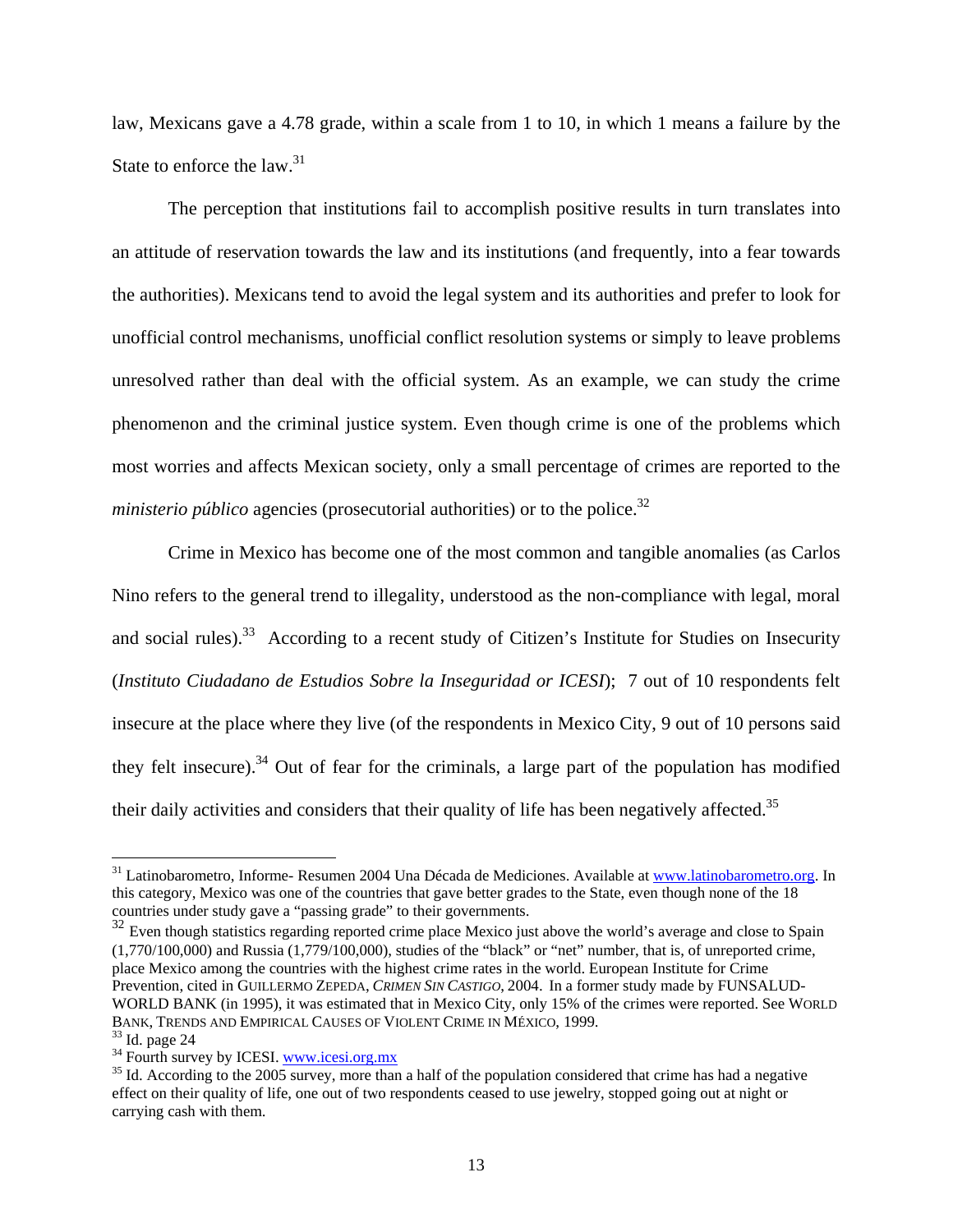Nowadays, the *reported* crimes are in the vicinity of 1,500,000, or 1,490 per 100,000 inhabitants.<sup>36</sup> By April 10<sup>th</sup>, 2007, 600 executions by the mafia had been reported throughout the country for the year.<sup>37</sup> But, even though crime is regarded as a problem that affects everyone, few people actually report the crimes. According to a survey by ICESI conducted in 2005, only one out of every five victims reported the crime to an authority.<sup>38</sup> During 2001, 24% of the respondents in Mexico City said they had reported the crime. By 2005, this figure went down to 19.2%. In the City of Acapulco, which has the lowest report figure, only 11.3% of the respondents in 2005 stated that they reported the crime.<sup>39</sup>

According to statistics reported by ICESI, a considerable number (39%) of the respondents who expressed that they failed to denounce the crime committed against them stated that they didn't report the crime because they thought it would be a waste of time. Others, (20%)

http://www.inegi.gob.mx/est/contenidos/espanol/tematicos/mediano/ent.asp?t=mvio37&c=5599

The situation of the crime in Mexico has been aggravated in recent years, but it was only alter the 1994 crisis when the incidence of crime became visibly increased. In 1991, the number of crimes reported in Mexico was 809,000. In three years, this number grew to 1,111,000 (1994). In another three years, the figure grew to almost 1,500,000 (1997). Guillermo Zepeda, *Entre la Delincuencia y la Impunidad: el Desempeño de las Instituciones de Procuración de Justicia Penal de México frente a los desafíos de la Seguridad Ciudadana*, CIDAC, unpublished. See also Guillermo Zepeda, *Delincuencia: Fachada reformadora y los sótanos de la impunidad*, 4 REVISTA DEL SENADO DE LA REPÚBLICA 87, 92 (1998)<br><sup>36</sup> See INEGI's reported crime database. Available at

When compared with other countries, Mexico has a very low index of reported crimes, as well as a low reporting percentage of crimes actually reported. According to the European Institute for Crime Prevention and Control (HEUNI), the average for England is 10, 205 crimes reported annually per 100,000 inhabitants, with an estimate of 61% of the crimes being reported, Canada has an average of 9,982 per 100,000 with 55% of the crimes being reported, for the United States, the average is 5,367 crimes reported annually per 100,000 inhabitants with a 57% of reports, Argentina showed an average of 3,197 per 100, 000 with a 30% rate of reports and Peru has an average of 7,660 per 100,000 with only 16% of the crimes being reported. According to Guillermo Zepeda, in Mexico City 18% of the crimes are reported. See Guillermo Zepeda, *Crimen sin Castigo* (literally, Crime without Punishment) 43- 51(2004).

Even though the concept of "crime" and "report" and the manner of measuring it may vary from one country to another, this comparison seeks to help the reader situate and compare Mexico's crime rates with those of other countries.

<sup>37</sup> "*El Universal*" newspaper, Abril 11, 2007 available at www.eluniversal.com.mx

<sup>38</sup> See ICESI, *Cuarta Encuesta Nacional sobre Inseguridad*. Available at http://www.icesi.org.mx

 $^{39}$  Id.  $\,$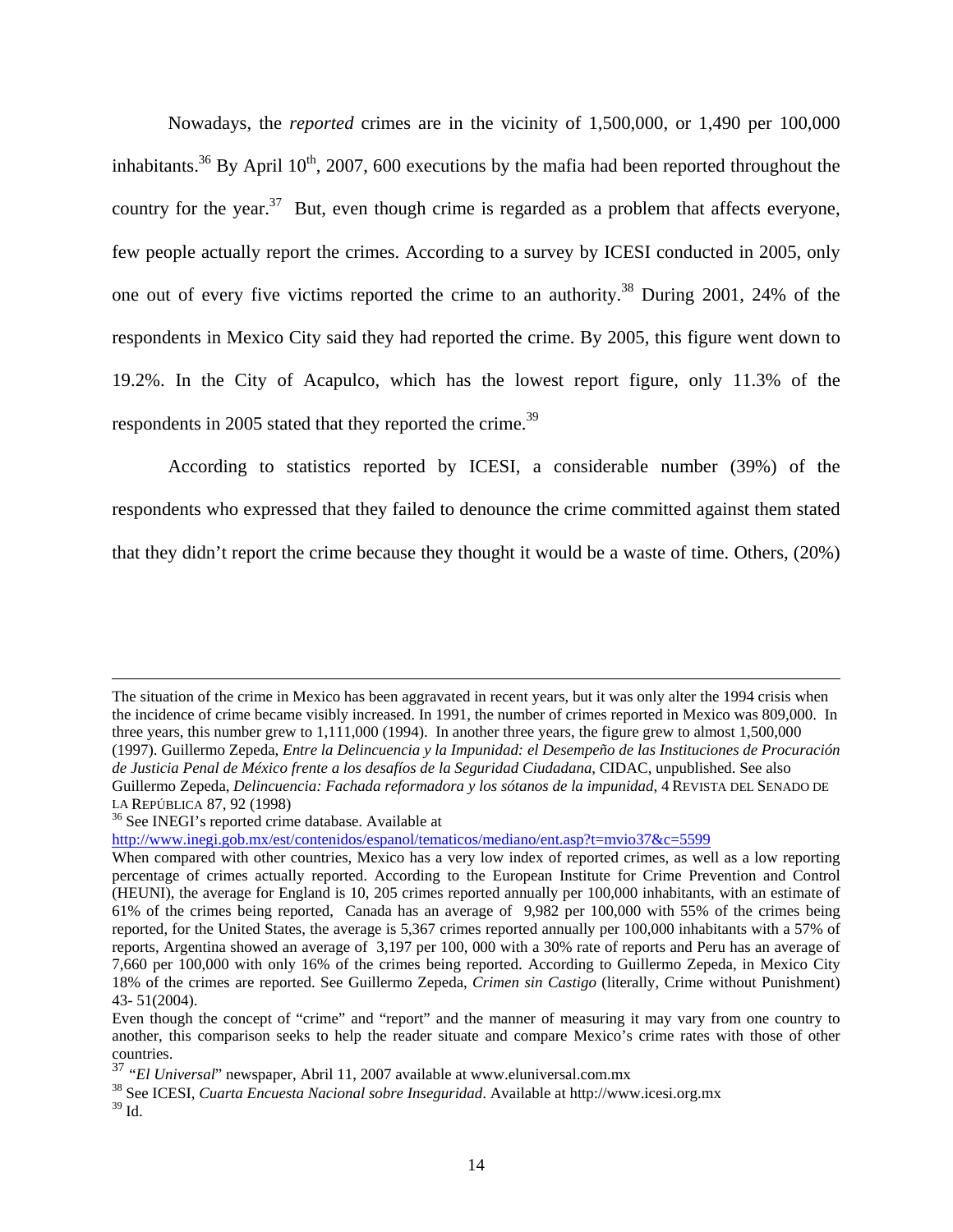expressed the reason for their failure to report was the lack of trust in the authorities. Another fraction  $(17%)$  expressed fear to the endless and complicated procedures.<sup>40</sup>

Distrust evidenced by the victims of crime is more than supported. In Mexico, initiating a criminal proceeding, as well as all sorts of proceedings, results in a hideous experience that is usually fruitless. According to scholar Guillermo Zepeda, only 18.3% of the crimes reported in 2002 were "actually concluded" meaning that only 4.6% of the estimated crimes that were perpetrated that year were investigated.41 The rest, 95.4% were filed as unsolved.

Added to this inefficiency, the system shows a substantial degree of corruption.<sup>42</sup> According to a survey made by CIDE (*Centro de Docencia Económica*) to prisoners in Mexico City and suburban areas, 53% of the prisoners expressed the view that they would have been set free if they had given money to the police; 37% expressed the view that they would have been set free if they had given money to the *ministerio público* (public prosecutor) agent or secretary.<sup>43</sup> According to a report from Latinobarómetro, 65% of Mexican respondents reported that there existed "a lot" or "quite a lot" of probabilities for a cop to be bribed. Likewise, 58% replied that there were "a lot" or "quite a lot" of probabilities of bribing a judge.<sup>44</sup> In both these

1

 $^{40}$  Id.

<sup>&</sup>lt;sup>41</sup> GUILLERMO ZEPEDA, CRIMEN SIN CASTIGO 219 (2004).<br><sup>42</sup> On this subject, see Comisión Interamericana de Derechos Humanos. *Report on the situation of Human Rights in México* (1998), in http://www.cidh.oas.org/countryrep/México98, WILLIAM CARTWRIGHT, MÉXICO: FACING THE CHALLENGES OF HUMAN RIGHTS AND CRIME, Capítulo IX (2000), GUILLERMO ZEPEDA, CRIMEN SIN CASTIGO 266, 267 (2004); GUILLERMO COLÍN SÁNCHEZ, DERECHO MEXICANO DE PROCEDIMIENTOS PENALES, 240 (2002); MIGUEL AGUSTÍN PRO JUÁREZ HUMAN RIGHTS CENTER AND LAWYERS COMMITTEE FOR HUMAN RIGHTS, LEGALIZED INJUSTICE 56 (2001); Comisión Nacional de Derechos Humanos en www.cndh.org.mx; and Comisión de Derechos Humanos del Distrito Federal in www.cdhdf.org.mx

<sup>&</sup>lt;sup>43</sup> CIDE survey see supra chapter1

<sup>44</sup> Latinobarómetro, *Informe- Resumen 2004: Una Década de Mediciones*. Available at www.latinobarometro.org In a different question, 56% replied that there were "a lot" or "quite a lot" of probabilities of bribing someone in a ministry to obtain a contract or concession.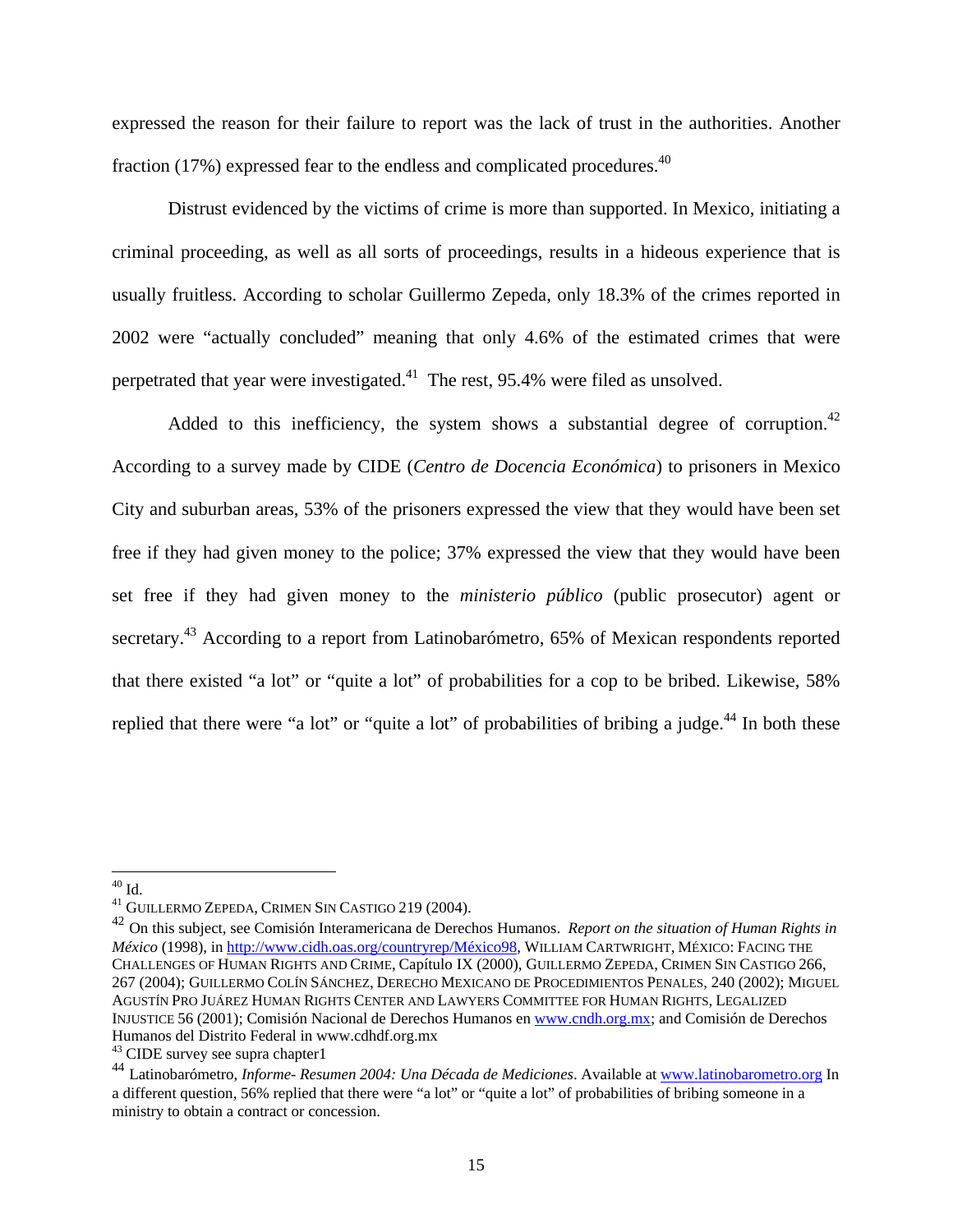aspects, Mexico obtained the first place in perception of corruption among the countries studied.<sup>45</sup>

These studies coincide with the conclusion reported, during its on-site visit to México, by the IACHR (Inter-American Commission of Human Rights) in which it expressed that:

"[It] received extremely serious and alarming reports of instances of corruption, abuse and assaults committed in various police posts in the country. The IACHR found striking the numerous statements given by Mexican citizens in which they expressed their mistrust of the judicial police, whom they described in very negative terms.<sup>46</sup>

In this report, the Commission cites former President Ernesto Zedillo who stated:

It is profoundly insulting to our dignity that police and judicial agents, instead of preventing, investigating, fighting crime and protecting the population, are actually more cruel and dangerous criminals because of the impunity that follows their actions. In all honesty, ladies and gentlemen, we must admit that, when it comes to public safety, the three Powers of the Union and the three levels of Government have failed the citizens of our country.<sup>47</sup>

Indeed, in the case of the criminal justice system, distrust of institutions and authorities is directly linked to a factual inefficiency and with a lack of equality in the processes (also occurring in other institutions of the legal system). However, here, as in other areas, the lack of

 $45$  As to the chances of bribing a police officer, Mexico was followed by Paraguay (58%) and Argentina (57%). Tose who occupied the last places were Chile (22%) and El Salvador (20)%. As to the chances of bribing a judge, the second and third places were occupied by Paraguay (55%) and Ecuador (47%), followed by Argentina (46%). The last positions were occupied by El Salvador (22%) and Chile (20%). In connection with the odds of bribing somebody in a Ministry, Paraguay (56%) had the same percentage as Mexico. Argentina (50%) and Ecuador (44%) followed. El Salvador and Chile got 19% of "a lot" or "quite a lot" answers on this subject.  $^{46}$  Id.

 $47 \text{ Id}$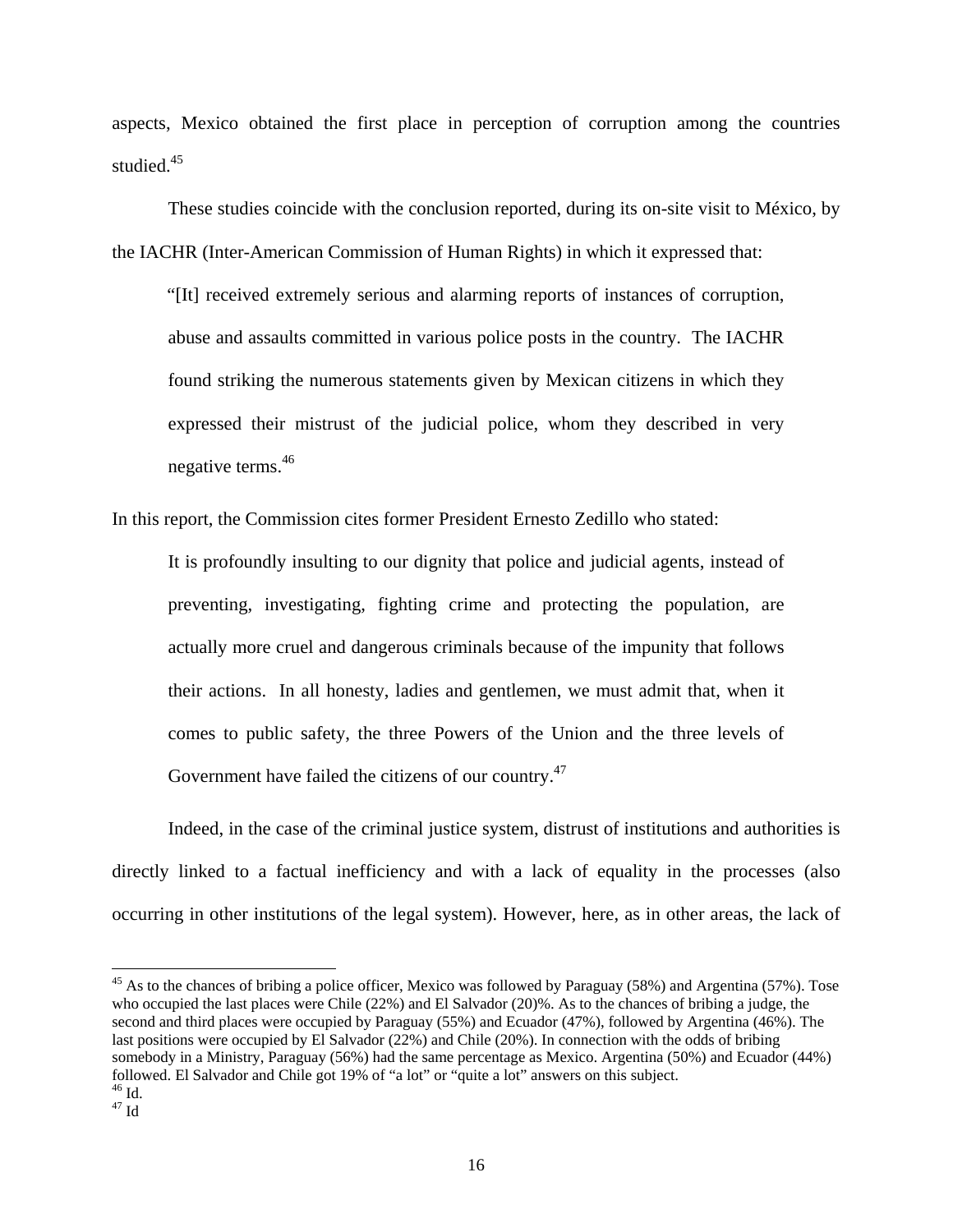concrete results is combined with the existence of a negative discourse which promotes a greater distrust.

## **IV. Building Trust**

 $\overline{a}$ 

Resorting once again to the presumptions of the Logic of Reciprocity discussed above, the existence of a negative discourse about the institutions and authorities promotes greater distrust and generates an attitude of a lack of cooperation, which in turn triggers more distrust, etc.48 In terms of obedience of the law, this implies that there will be increasingly less persons willing to obey the law.

The question then is how to reduce the degree of existing distrust (or, conversely, how to foster trust). According to the reciprocity theory, trust is promoted by making people believe that others are willing to contribute in a positive manner to the relationship (i.e. by obeying the rules of law).49 This may begin with a change in the discourse or in the practices (by making the institutions more efficient and/or by causing more people to obey the law).

A change in the discourse or narrative that makes people believe that others are displaying a positive behavior (obeying the laws and/or applying them in an equitable manner), however, this is not easy to accomplish. Discourses usually find their roots in culture and social practices, and are the reflection of what people perceive (both from the existing discourse as from the existing practices). Thus, discourse, perception and practice seem to be closely related, mutually producing and reproducing each other. One way to break this circle is to apply an external stimulus that affects any of these elements.

<sup>48</sup> Dan M. Kahan, *The Logic of Reciprocity: Trust, Collective Action, and Law, 2003.*  $^{49}$  Id.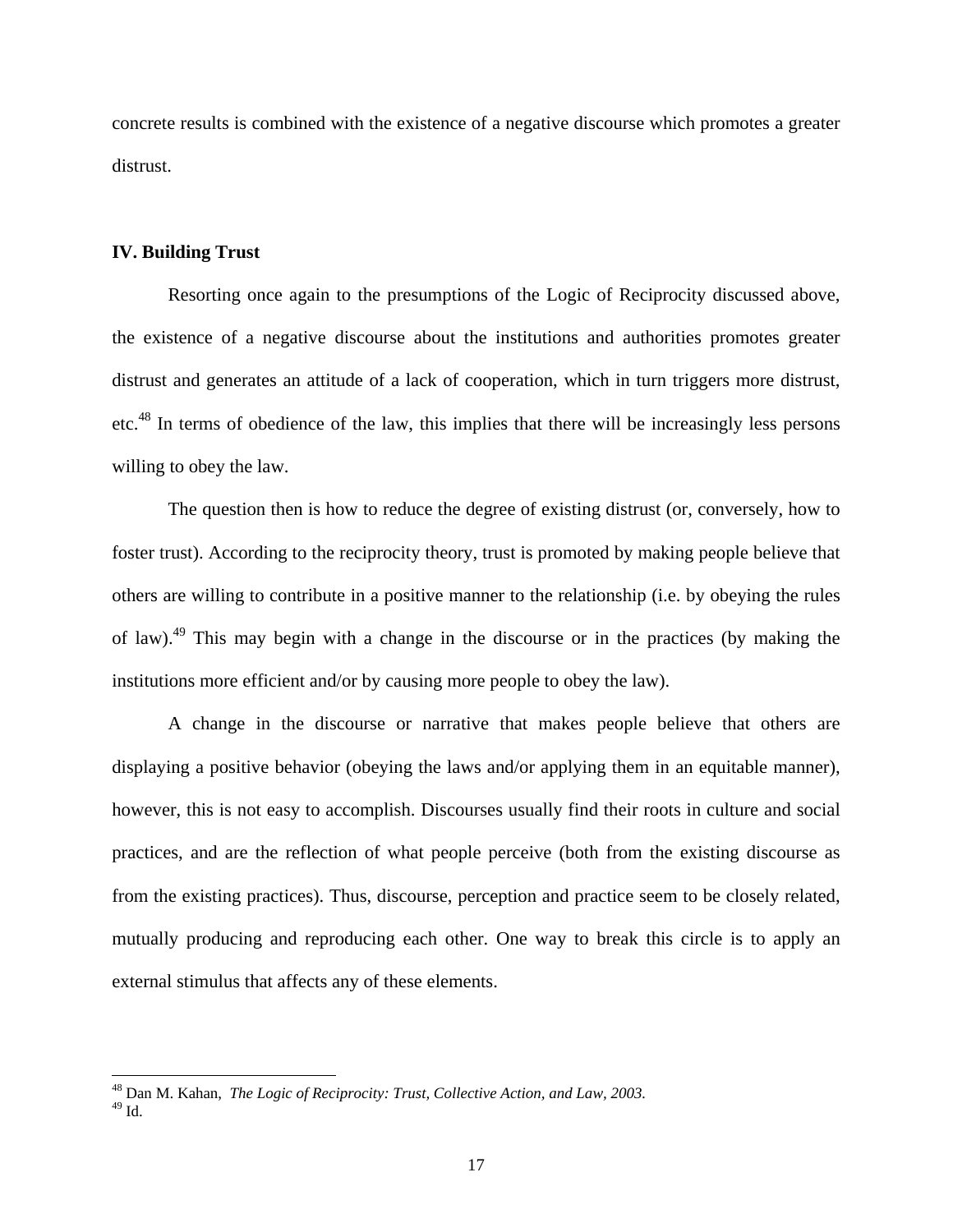A change in perception is achieved, for instance, by promoting the idea that legal institutions are attaining positive results. As mentioned above, the majority of the studies that have been made suggest that the perception of trust is built upon concrete evidences or actions; that is, tangible actions people perceive as positive.<sup>50</sup> The report from Latinobarómetro offers some indication of what this means, even though the data presented are aggregated for the entire region. According to the report, 46% of the respondents in Latin America replied that an "equal treatment for everyone" was what determined their trust in an institution. Another 28% answered that this was defined by institutions "fulfilling their promises". Achieving a permanent change in perception, however, is difficult without accomplishing a change in reality which, in turn, entails a change in the practices.

#### **V. Changing the Practices**

 $\overline{a}$ 

Several social and cultural practices promote distrust towards legal institutions and their authorities. The most visible practices: social demonstrations and marches, road and street blockades, guerrillas, strikes, crime, the violence and the frequency with which vendettas occur between drug cartels, etc; undoubtedly cause distrust with respect of the law and need to be taken care of in order to improve the popular perception of the legal system. But, even though these practices have a negative effect on all citizens (affecting their perception regarding the law), the vast majority of them do not participate, nor do they agree, with them.

Another type of practice, less visible but more customary, are the practices in which the bulk of citizens participate. Conducts such as disobedience of traffic rules, participation in

<sup>50</sup> See Paula Mussetta, *Dilucidando la Confianza: Aportes Empíricos para esclarecer el fenómeno en México*, in *Transparencia, Rendición de Cuentas y Construcción de Confianza en la Sociedad y el Estado Mexicanos*, (literally, Elucidating Trust: Empiric Contributions to Clarify the Phenomenon in Mexico" in Transparency, Rendering of Accounts and Building of Trust in Society and in the Mexican State) IFAI.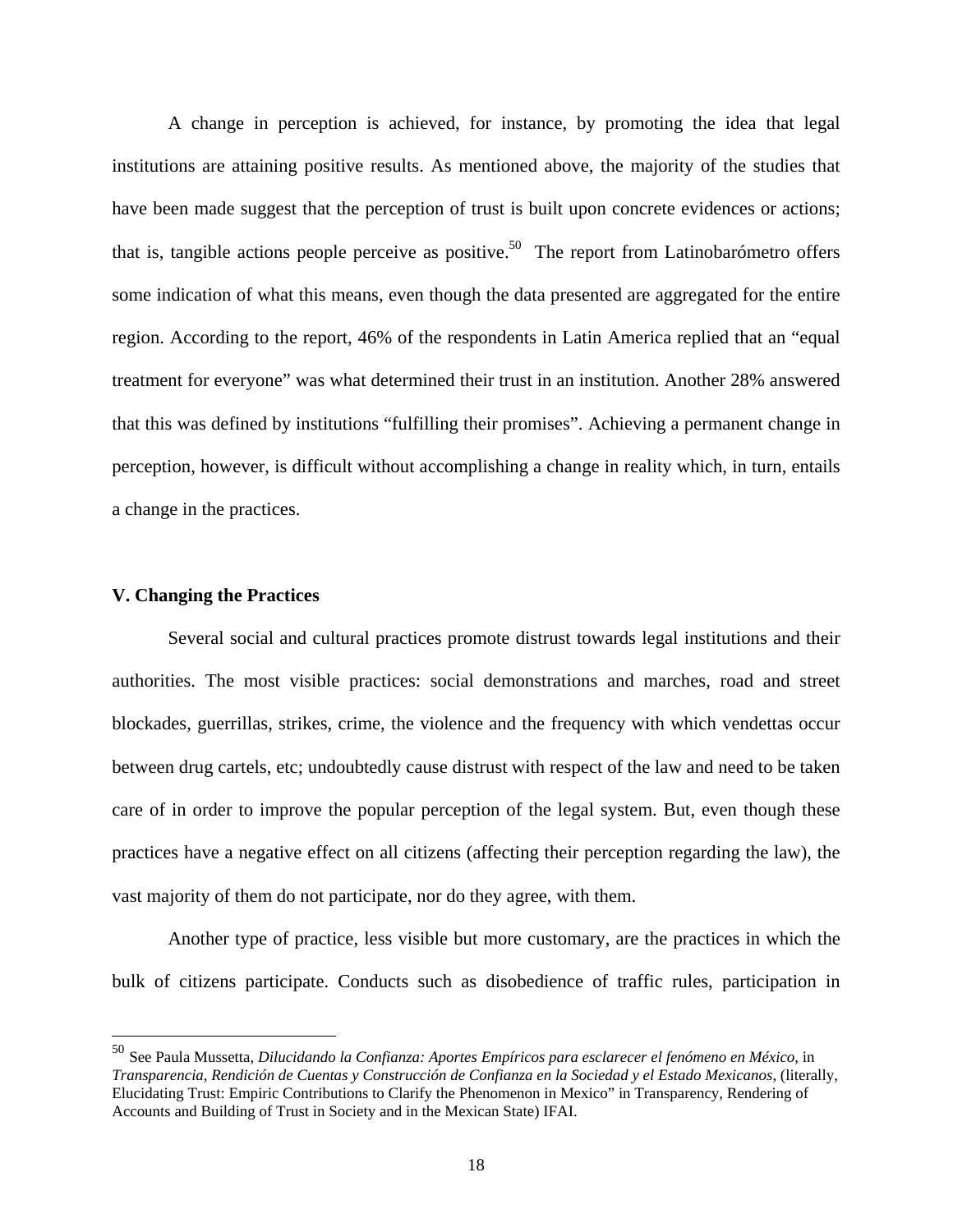informal trade, "parachuting", corruption of low-rank public servants and other "anomalies" mentioned in the introduction<sup>51</sup> are much more extended practices that also encourage distrust, promote acceptance of said practices and create better conditions for illegality. How can we modify this tendency towards illegality?

In his book, *Why People Obey the Law* Tom Tyler analyzes the different theories that study perception and compliance with the law.<sup>52</sup> According to the author, there are two types of theories that try to explain perception and its relation with obedience of the law. These are: instrumentalist or social control theories and, the normative perspective theories.<sup>53</sup>

Instrumentalist theories explain the degree of satisfaction with the legal system, and the resulting perception, as something directly related to the favorable outcome obtained by individuals in a legal proceeding. According to these theories, says Tyler, citizens are satisfied with the system when they feel they can obtain a favorable outcome.<sup>54</sup> These theories explain that human behavior is predetermined and susceptible of being molded, both by a system of rewards and punishments, and by the perspective of being sanctioned.<sup>55</sup>

1

<sup>&</sup>lt;sup>51</sup> See supra note 6

<sup>&</sup>lt;sup>52</sup> Tom Tyler, *Why People Obey the Law*, 2006.<br><sup>53</sup> The author also mentions distributive justice theories, according to which people "would like things to come out fairly- that they would like to receive the level of punishment they feel they deserve [….] If a judge treats them fairly by listening to their arguments and considering them, by being neutral. And by stating good reasons for his or her argument, people will react positively to their experience, whether or not they receive a favorable outcome." Distributive justice theories thus assert that people desire the system to treat them "fairly", independently of the outcome of each proceeding People do not judge the law, nor do they form perceptions of the system, in accordance with favorable or unfavorable outcomes but rather on the existence of "fair" proceedings, the development and result of which agree with people's expectation. A proceeding in which the person feels he/she has been listened and taken into account, is perceived as more just than one in which the person is not allowed to speak. Dealings with the authority in which, as mentioned in the Latinobarómetro report, people "are treated equally" may be perceived as more just than those in which people are discriminated, giving rise to positive reactions.

Id. Pg. 6

<sup>54</sup> Id. pg. 7

<sup>&</sup>lt;sup>55</sup> Id. In this sense, the application of instrumentalist theories is focused on modifying behavior based on a reward and punishment system. The *Public Choice's* perspective*,* for instance, takes up the principles of these theories focusing on the chances of modifying behavior from analyzing the cost of infringing the law. "People react to outcomes, to their experiences in terms of favorable outcomes. Also study of social control, the assumption that behavior is motivated by rewards and punishments in the external environment. So, social control tries to manipulate citizen's behavior by altering environment" pg. 20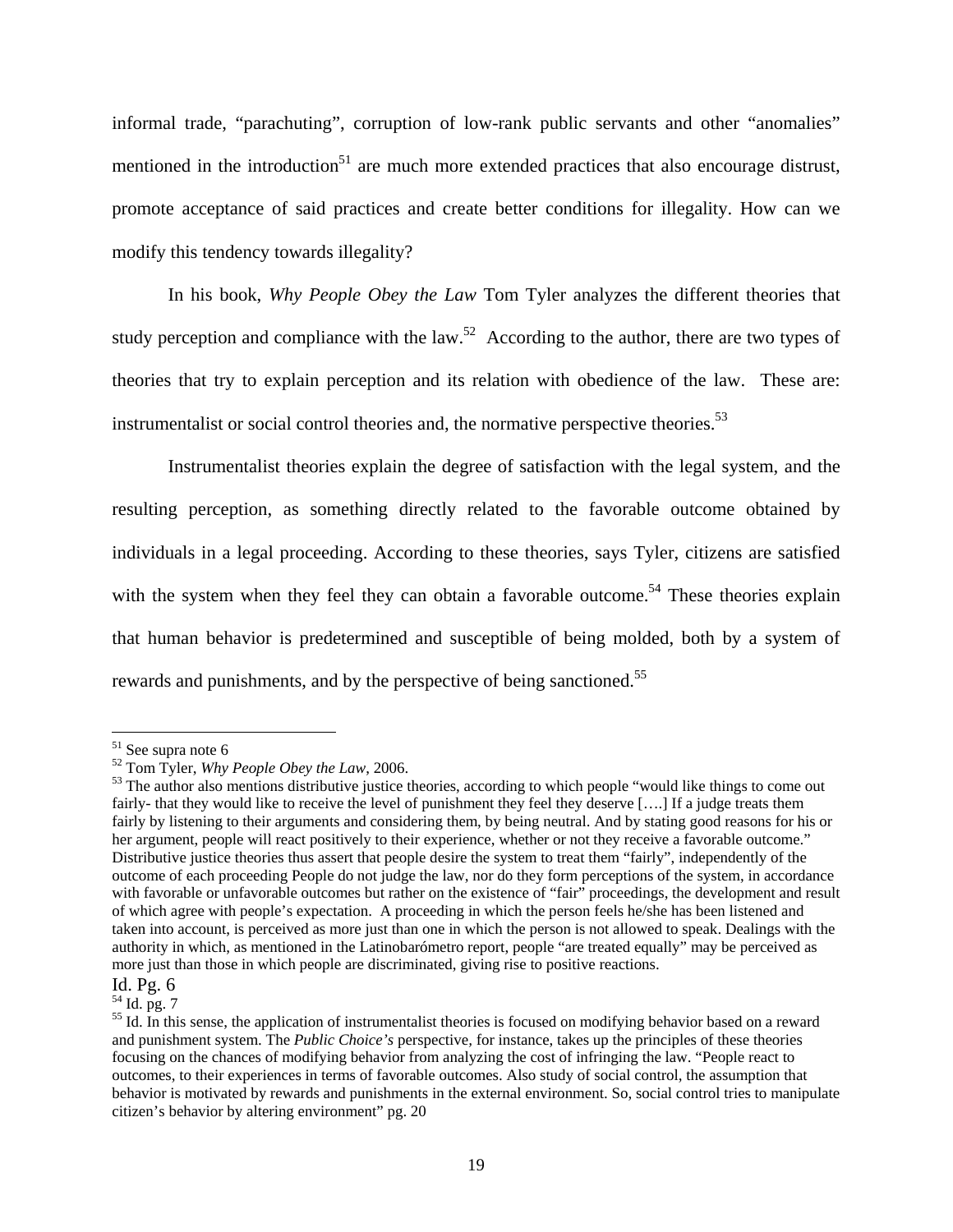The normative theory however, states that in a system where trust exists, the use of external incentives aimed at changing the practice (as a system of rewards and punishments), is not always effective in promoting trust.<sup>56</sup> According to Kahan, sometimes the use of incentives may increase distrust, since it sends a message that other people are not willing to cooperate. Within a context of distrust, however, the theory suggests that incentives may have a positive effect in achieving cooperation.

In the Mexican context, the problem of illegality (desobedicence) has usually been dealt with through the use of sanctions. Thus for example, the most frequent tools for fighting crime has been raising sanctions and promoting this raise. As established earlier, this strategy has been ineffective in dealing with crime. Perhaps this has been due to the lack of resources destined to ensure their enforcement, or due to the lack of appropriate institutional and structural reforms that take culture into account.

At the first sight, the adoption of incentives (such as a system of punishment) seems an effective and easy solution for authorities, given that it involves little assessment of the problem. However, these reforms are seldom accompanied by the reforms to make the sanctions effective. Thus, these reforms have mostly been empty and inefficient in achieving a change in disposition towards the law.

Lastly, Tyler analyzes the normative model, which Kahan takes on when formulating the reciprocity theory. According to Tyler, this model focuses on the voluntary elements of compliance. On one hand, people turn to their social group to learn what is an appropriate behavior and reproduce it. Behaviors of disobedience promote the same behavior in others<sup>57</sup>

1

<sup>56</sup> Dan M. Kahan, *The Logic of Reciprocity: Trust, Collective Action, and Law, 2003.*

<sup>57</sup> Tracey Mears and Dan Kahan, *Law and (Norms of) Order in the Inner City*, 1998.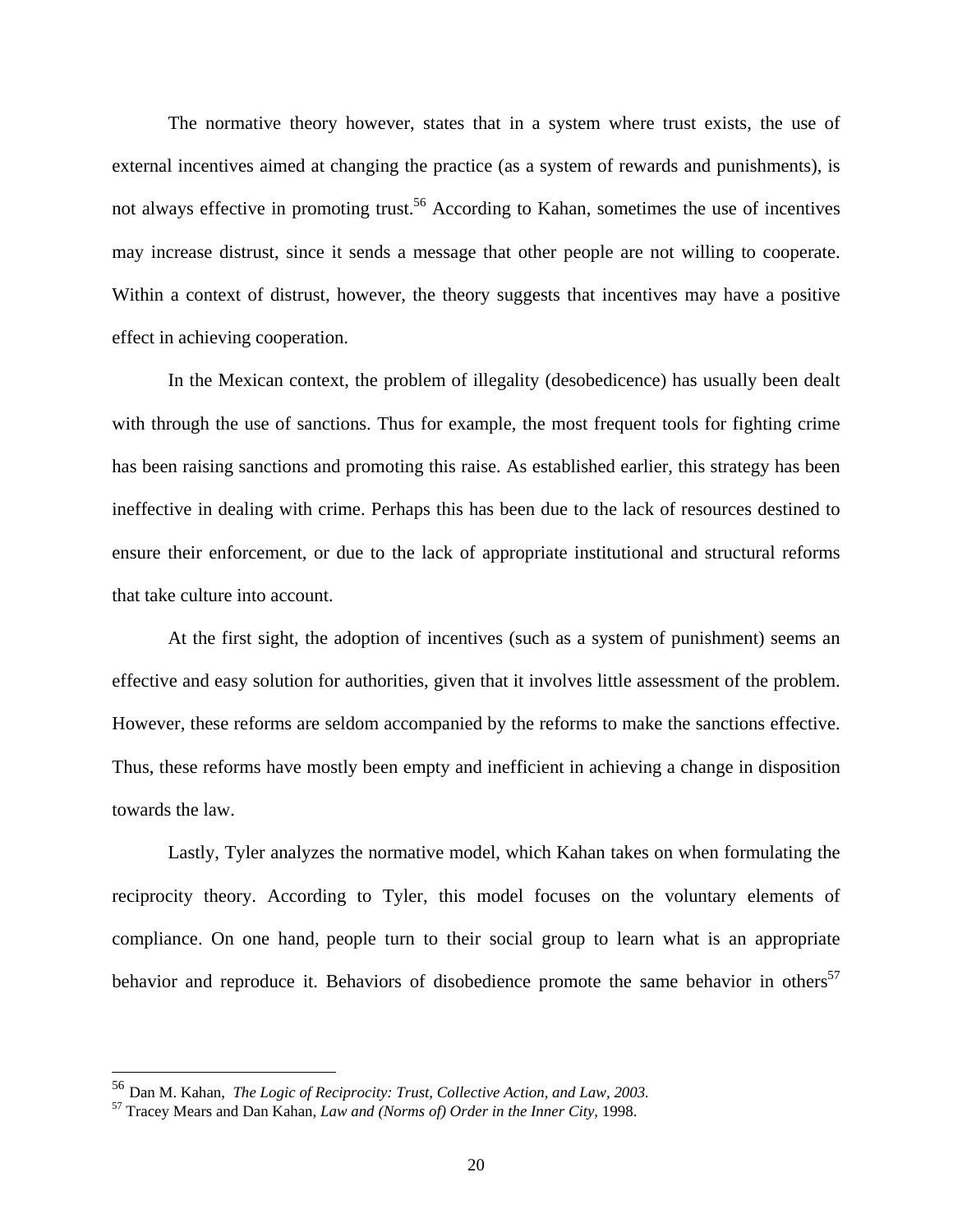while disapproving attitudes toward disobedience promote obedience.<sup>58</sup> People, as social beings, strive for approval from their peers, and avoid being objected to, which generates feeling of shame and guilt.<sup>59</sup> The more one person anticipates being disapproved for a conduct, the less he/she will be inclined to perform said conduct. On the other, people have ideas about what is right and wrong and adequate their conduct accordingly.

The normative model notes that people have internal obligations which determine how rules of law are complied with.<sup>60</sup> These obligations, says Tyler, have two sources. First, the obligation may arise from the perception that the authority issuing a legal precept has a legitimate right to legislate and to impose rules.<sup>61</sup> Second, the obligation occurs in connection with a sense of internal morality; from what each person considers appropriate and inappropriate.<sup>62</sup> People, this model advocates, hardly ever break their own codes of ethics. Both senses are thus connected with compliance of the law.

To examine the validity of these models, Tyler analyzes several studies as well as carrying out a study in Chicago. According to this studies analyzed, people who view authority as legitimate had a better compliance with the law than those that did not perceive this to be sothough they also shows that this relation is only "moderately strong".  $63$  The five studies analyzed and the Chicago study, indicate that morality has a strong effect on compliance shown by individuals.64 In Tyler's study, almost every one of the citizens considered infringing the law

<sup>58</sup> Dan M. Kahan, *The Logic of Reciprocity: Trust, Collective Action, and Law, 2003.*

 $^{59}$  Id.

<sup>60</sup> Tom Tyler, *Why People Obey the Law*, 2006. "That citizens will act against their self interest is the key to the social value of normative influences." Pg. 24

 $<sup>61</sup>$  Id. Pg. 29 According to Tyler, this legitimacy may lie in the person or in the institution.</sup>

<sup>&</sup>lt;sup>62</sup> According to Tyler, the difference between morality and legitimacy stresses the various motivations to comply with the law. The question Tyler asks is whether, in the event of a conflict of interests between one's own interest and morality/legitimacy (internal obligation), one has preference over the other.

<sup>63</sup> Id. Pg. 31

 $^{64}$  Id. Pg. 37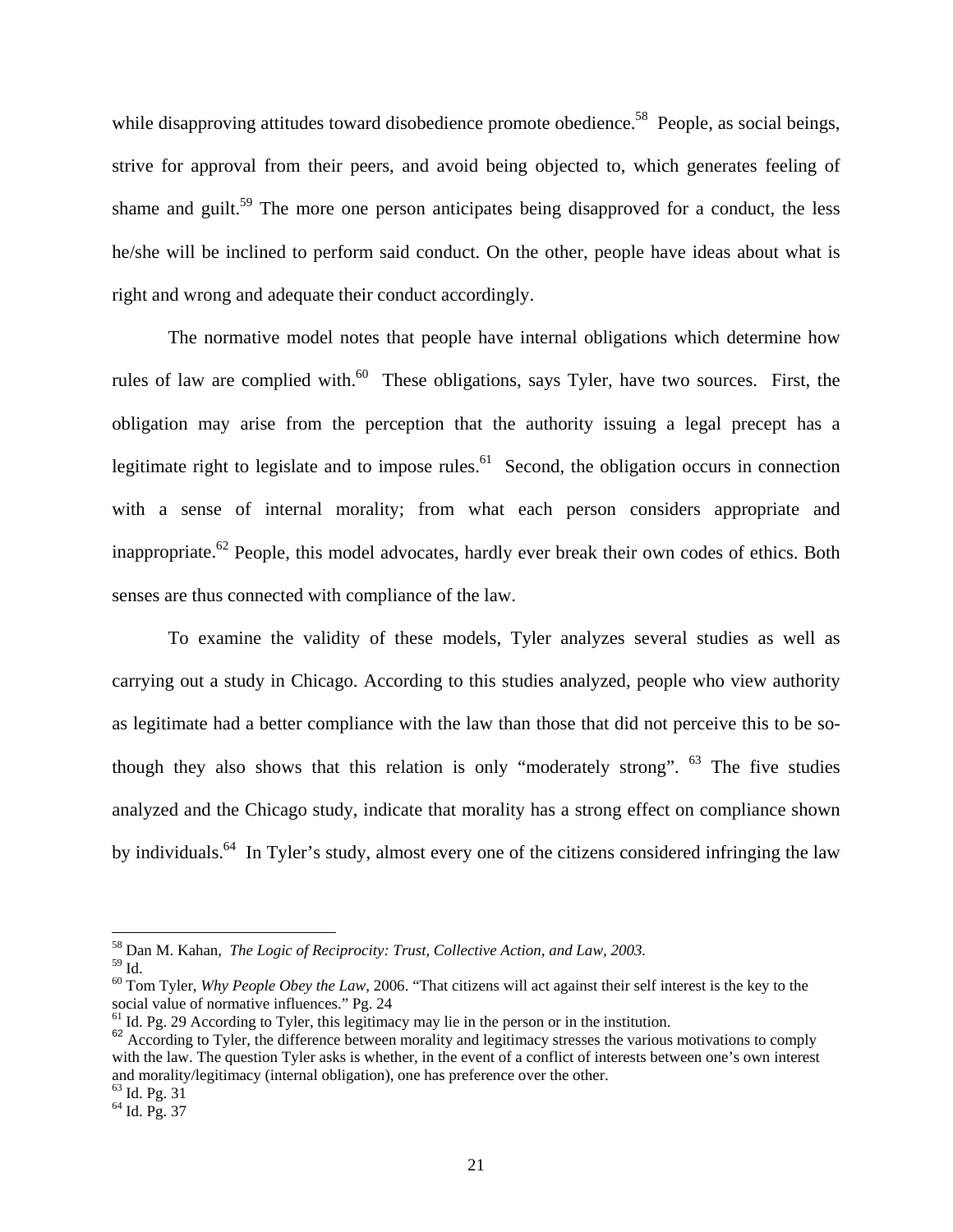as a violation of their own moral code.<sup>65</sup> Thus, when assessing the relationship between legitimacy of authority and morality, most people viewed breaking the law as a violation of their personal morality. According to the survey, 82% of the respondents stated that " a person should obey the law even if it goes against what they think is right".<sup>66</sup> Furthermore, a majority thought that the chance of being caught while committing an illegal act was high, particularly if a serious crime was involved.

In Mexico, however, and differing from the results of his Chicago study, people don't seem to regard obedience to the law as a moral obligation, and some even consider that, in certain cases, disobeying the law is the right thing to do. As mentioned in the introduction, according to a 2002 survey by Mexican Ministry of the Interior (SEGOB), 72% of the respondents answered "no" to the question "Do you believe that the people should obey the laws, even if they are unjust? As to a rephrasing of the question "Do you believe that the people should disobey a law if it is unjust? 56% of the respondents answered affirmatively.<sup>67</sup> Moreover, as has been depicted in this text, the vast majority of Mexicans do not believe that the authorities, or the laws deriving from them, are legitimate.

I once again resort to a speech by López Obrador to illustrate the point. In this speech, apart from questioning the legitimacy of the institutions, López praises the disobedience of the law by making it comparable to justice.

> "I also celebrate that we are gathering on such an important and significant date, today, November the  $20<sup>th</sup>$ , when we celebrate the anniversary of the Mexican Revolution, which set our people free from Porfirian dictatorship and conquered social rights for all.

<sup>65</sup> Id. pg. 178

 $66$  Id. pg. 45.

<sup>67</sup> Secretaría de Gobernación, *Pimera Encuesta Nacional sobre Cultura Política y Prácticas Ciudadanas 2003*. In the same survey by SEGOB, 37% of the respondents answered that they agree that "a public official is allowed to take advantage of his/her position provided he also does good things".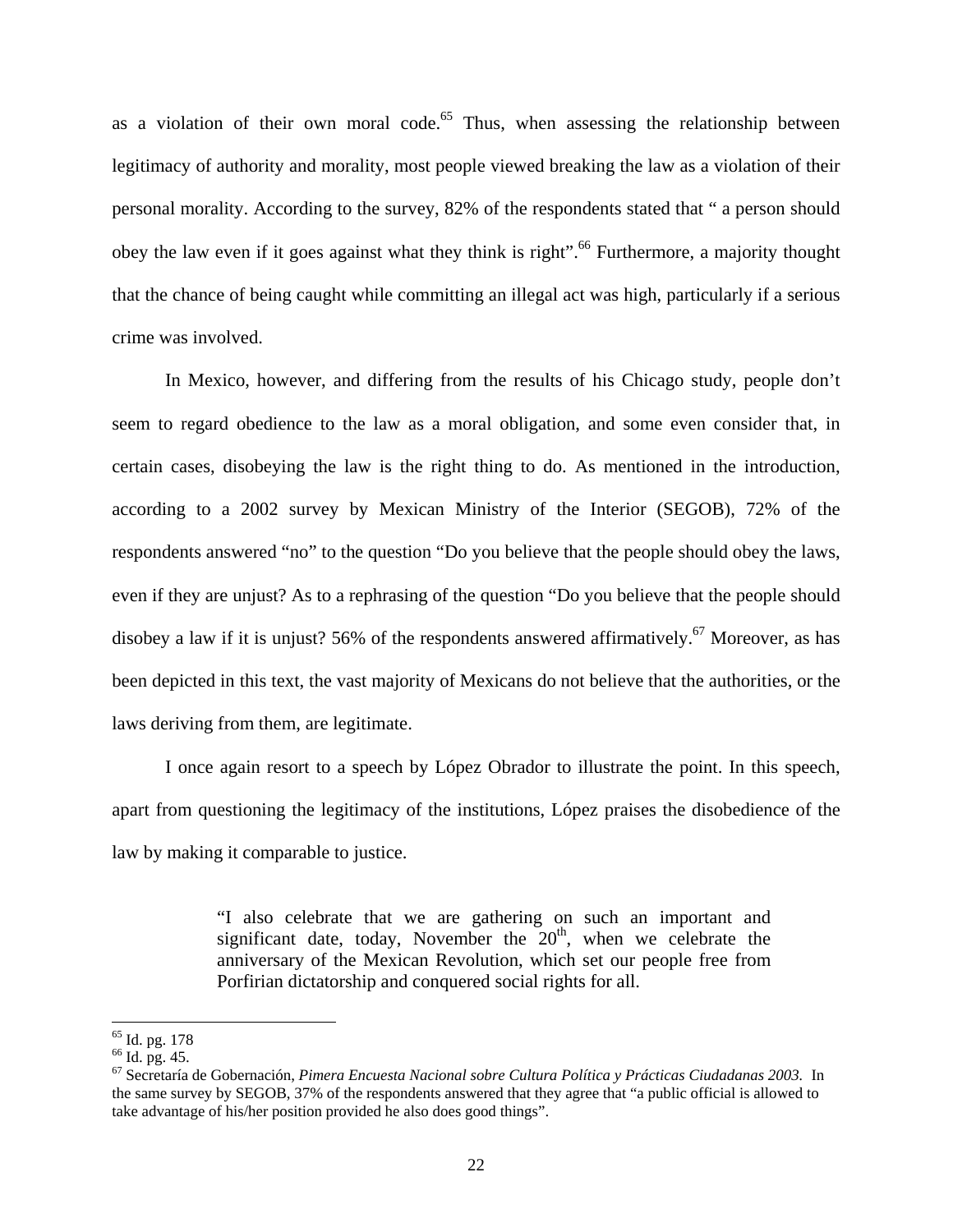With this act we strengthen the defense of the people's will and, at the same time, we pay homage to those who, throughout history have fought for freedom, democracy, justice, and for the sovereignty of our country. We are gathered here because, in view of the electoral fraud perpetrated on July 2, we have decided to declare that the regime of corruption and privileges has been abolished and that the construction of a new Republic has begun"<sup>68</sup>

"To accept the rules of the current regime implies not only an act of treason to the people of Mexico, but an indefinite postponement of the democratic change and an impotent resignation before the injustices of the economic and political elite, hijackers of the public institutions. I have been relentlessly attacked because I said "To hell with their institutions!" But we were not the ones who ruined them. It was "them". Perhaps I should have been more precise by saying: "To hell with the wreck of institutions they want to impose on us, after corrupting them and dismantling them<sup>"69</sup>

 With institutions and authorities lacking legitimacy, with no moral attachment to the system and, with a near zero probability of being punished, neither authorities nor the citizens have a good reason to obey the law.

How can we foster trust? How can we give legitimacy to Mexican system, to its norms and authorities to promote the moral internalization of obedience? I once again turn to the SEGOB survey for an answer.

According to a survey made by SEGOB in 2003, the data are indicative of a desire of the citizens of being more closely involved in the making of the most important decisions for our country. According to the survey, 51% of the respondents answered "I agree" to the statement "The government behaves more in an authoritarian than in a democratic manner" (another 9.5% replied that they "agreed in part"). Likewise, 54.7% of the respondents said they "agreed" that "the government decides matters on its own account, rather than consulting the citizens". Lastly,

<sup>&</sup>lt;sup>68</sup> Speech when Lopez Obrador swore himself in as the Legitimate President of Mexico. Available at www.gobiernolegitimo.org.mx

 $69$  Id.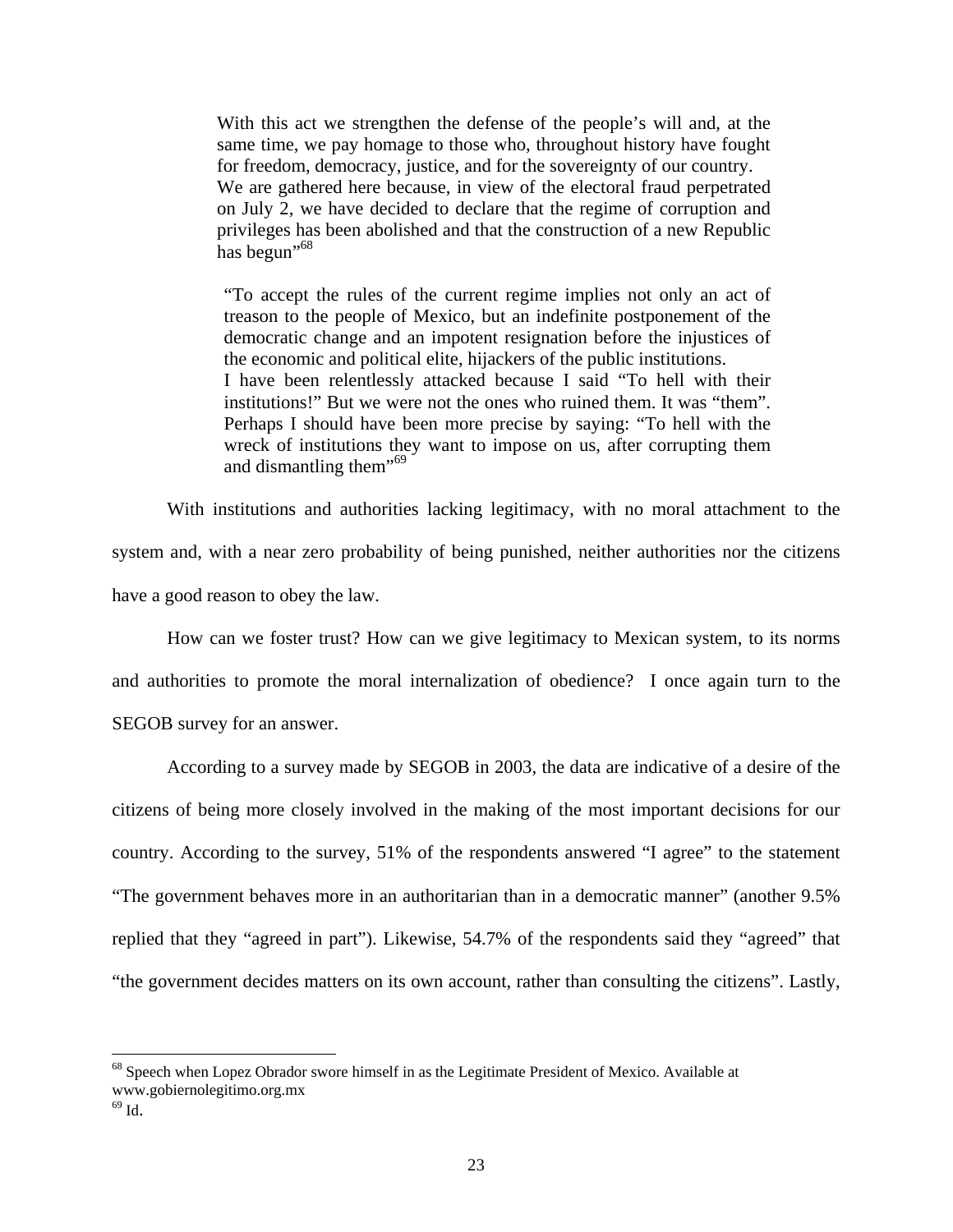81% replied that they "agree" to "the vote of the majority of the people must decide the government actions."

Using Tyler's Model and the information available for México, we can infer that there are at least three strategies to improve legitimacy and/ or trust of Mexicans towards their institutions and legal regime. These are: 1) Achieving a better participation in the decision making processes and its implementation; 2) promoting proximity between authorities and citizens (making relations between authorities and citizens similar to the family type relations seen in the previous section); and, 3) focusing efforts en producing concrete results and making these results more visible. In the remainder of the section I present different examples of how each of these strategies can has been implemented.

## 1) Citizen Participation

<u>.</u>

 The SEGOB survey indicates that a vast majority of Mexicans feel that citizens should have more influence en government decisions. One possibility is to assume that Mexicans would respond positively if the government submits its most important decisions to a direct a vote, as are the case of plebiscites.<sup>70</sup> Let's call this first type "passive participation".<sup>71</sup>

 $70$  This strategy, although successful in legitimizing and publicizing certain government activities and/or decisions, does not constitute a real participation in the decision making process because it does not give citizens the possibility to propose alternatives, nor to express their own concerns or needs. It simply gives people the possibility to accept or reject a given proposal.

 $71$  There are other measures, beside plebiscite that can be defined as passive. Even though some of these do not constitute a higher participation of citizens in the decision making process, they do make it more tangible and trustful. Concretely, I refer to measures directed to creating more transparency. An example of this is the Federal Institute of Access to Information (IFAI- *Instituto Federal de Acceso a la Información)*, created by the federal government in 2002. The purpose of the IFAI was to achieve more transparency, thus forcing authorities to be more honest during proceedings. A side effect of the IFAI and its laws is the increase in trust towards institutions that are "willing" to open their proceedings. Even though the Institute does not directly promote citizen's participation, it does open institutions to the public, giving more certainty as to their activities and decision-making processes. The Institute allows direct monitoring of institutions. The IFAI however is a passive organ in which the citizens have to actively seek the information from the diverse institutions they wish to monitor. Usually it is only researchers, political parties, NGOs and the like that use this option. Because of this, this passive measure of "opening" proceedings and decision making processes is only partially successful in achieving legitimacy. In contrast, the Porto Alegre Project, mentioned later creates transparency in a much more open way.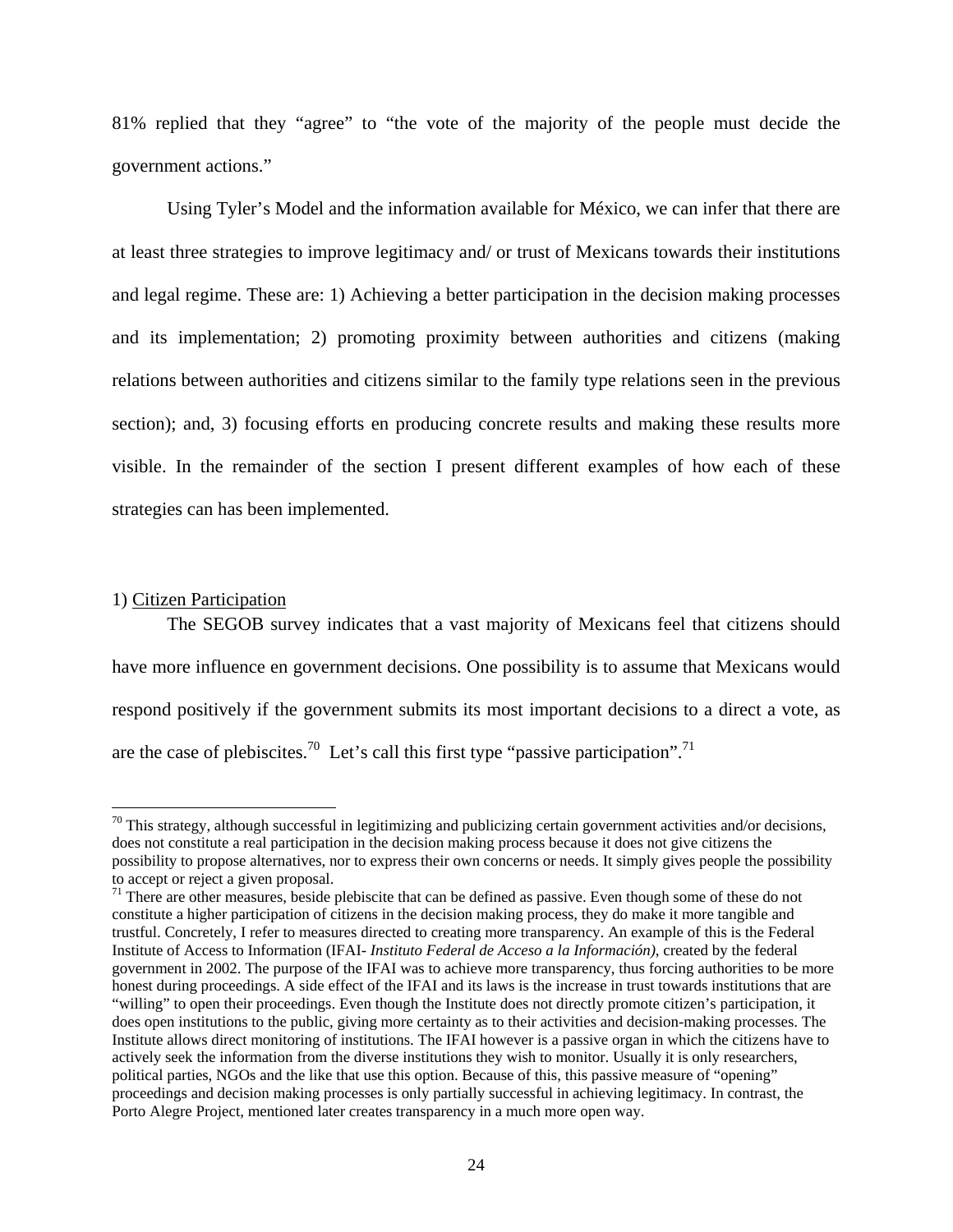López Obrador frequently used this resource during his majorship. In the construction of the "second floor"<sup>72</sup>, the opposing party called for a plebiscite to show the unpopularity of the project. López won the plebiscite with an enormous victory, thus legitimating the project, and his government. After the second floor, López frequently recurred to plebiscites to publicize and legitimate his actions.

 A second possibility is to think that what Mexicans want is a greater participation in the decision making process in terms not only of knowledge but also of real influence. Let's call this second type of participation "active". An example of active participation is the participatory budget program implemented by the PT (*Partido do Trabalhadores*) in Porto Alegre, Brazil.73 Through this program, the PT organized popular councils to decide the destination, in terms of public investment, of a fraction of the city budget.<sup>74</sup> Gianpaolo Baiocchi explains that, in 1988, the city of Porto Alegro was divided in 16 districts, in which assemblies were created. In these assemblies, the community members gathered to propose, discuss, vote and decide on the destination of the budget on investment. On one hand, people could voice their needs and intervene in the decision on where to allocate expenditure. On the other, people could, the following year, see the materialization of the works they had decided to implement. Thus, even though the project took several years to consolidate and earn the citizens' trust, it eventually achieved an augmentation in participation and gave credibility to the government. In 1996, the

<sup>72</sup> The "second floor" (*segundo piso*) was López Obrador's great project as major of México City. The project consisted in building a top (second) floor to the *periférico*, one of the main highways that runs through the city from north to south.

<sup>73</sup> Gianpaolo Baiocchi, *Radicals in Power: The Workers Party (PT) and Experimients in Urban Democracy In Brazil*, 2003.

 $74$  The popular councils were limited to discussing expenditure on investment, primarily public works in infrastructure. This occurred so because budgetary laws had fixed spending items and set minimum expenditure on health (13%), education (30%), etc. see Id. P. 34.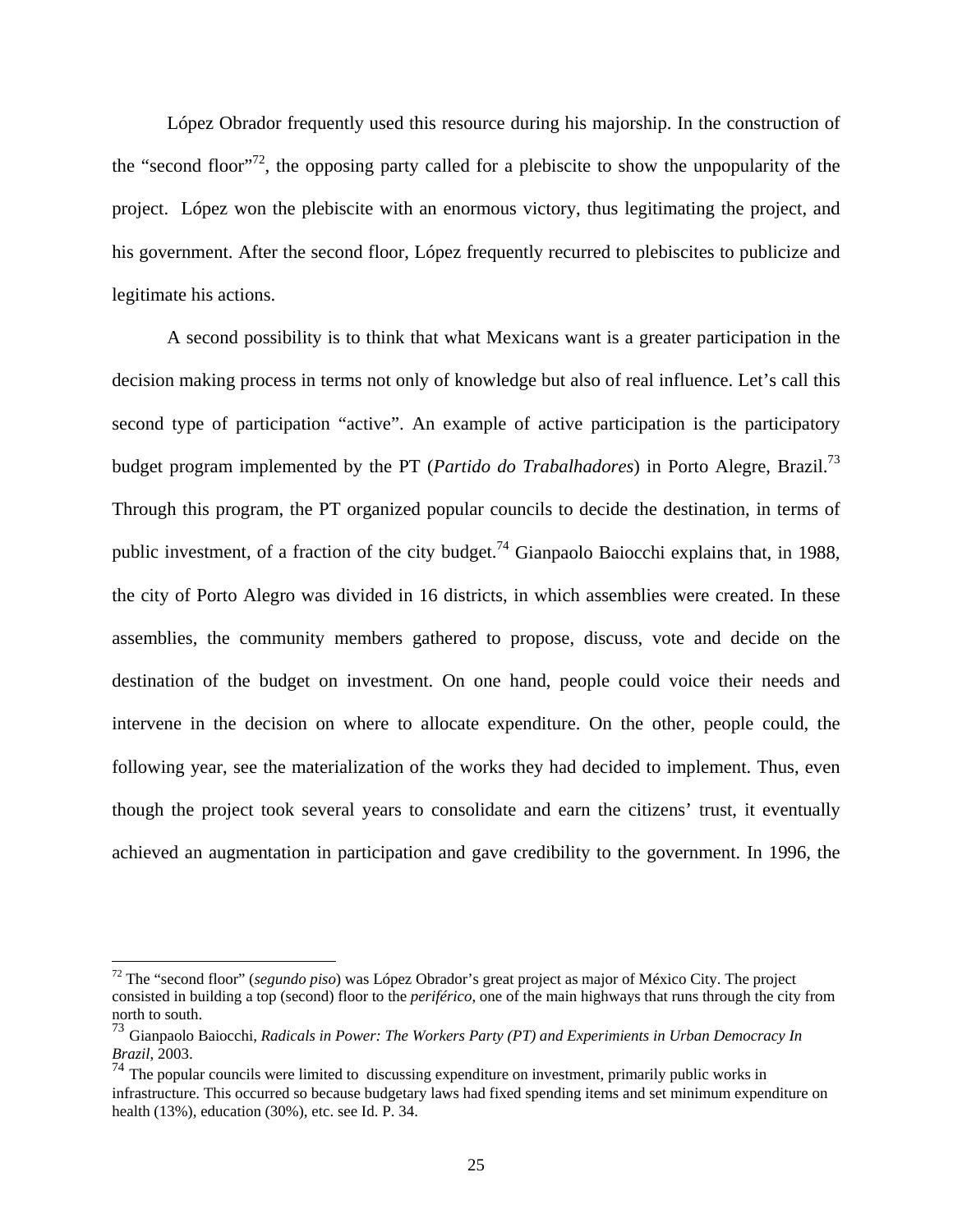program was selected as one of the Worlds "best practices" in urban government at the United Nations Habitat Conference.<sup>75</sup>

## 2) Proximity between authorities and citizens

As mentioned before, Mexicans distinguish relations that take place in the public sphere from those that take place in the private one. Generally speaking, relations occurring in the private sphere possess more trust than those occurring in the public sphere. This is partially explained by the closeness of relations occurring in the private sphere (family type), which results in a diminishing of the risk perceived. Taken to a public policy arena, we may imagine that the more proximate and the smaller government agencies are (to citizens), the less uncertainty there will be in their regards to their actions.

The case of Porto Alegre may again be used as an example. The participatory budget program, had originally been conceived with five district councils, and in the beginning the city was thus divided.<sup>76</sup> The leaders of the community, however, objected to this division noting that the districts were too large and that this affected the degree of participation. For many community members, transport to the district assemblies was too time consuming and expensive. The project planners therefore agreed, in a second stage of the program, to divide the city into the 16 districts.<sup>77</sup> This new division achieved greater participation from the communities and acceptance of the program, since community members and leaders from the different areas of the city were able to join the meetings.

 $\overline{a}$  $^{75}$  Id. 27.

The budgetary project was successful not only in increasing citizen's participation in the decision making processes but also in making these processes transparent. Thus, not only did it foster "active participation" but also helped increase "passive participation".

<sup>76</sup> Id.

 $77 \overline{1d}$ .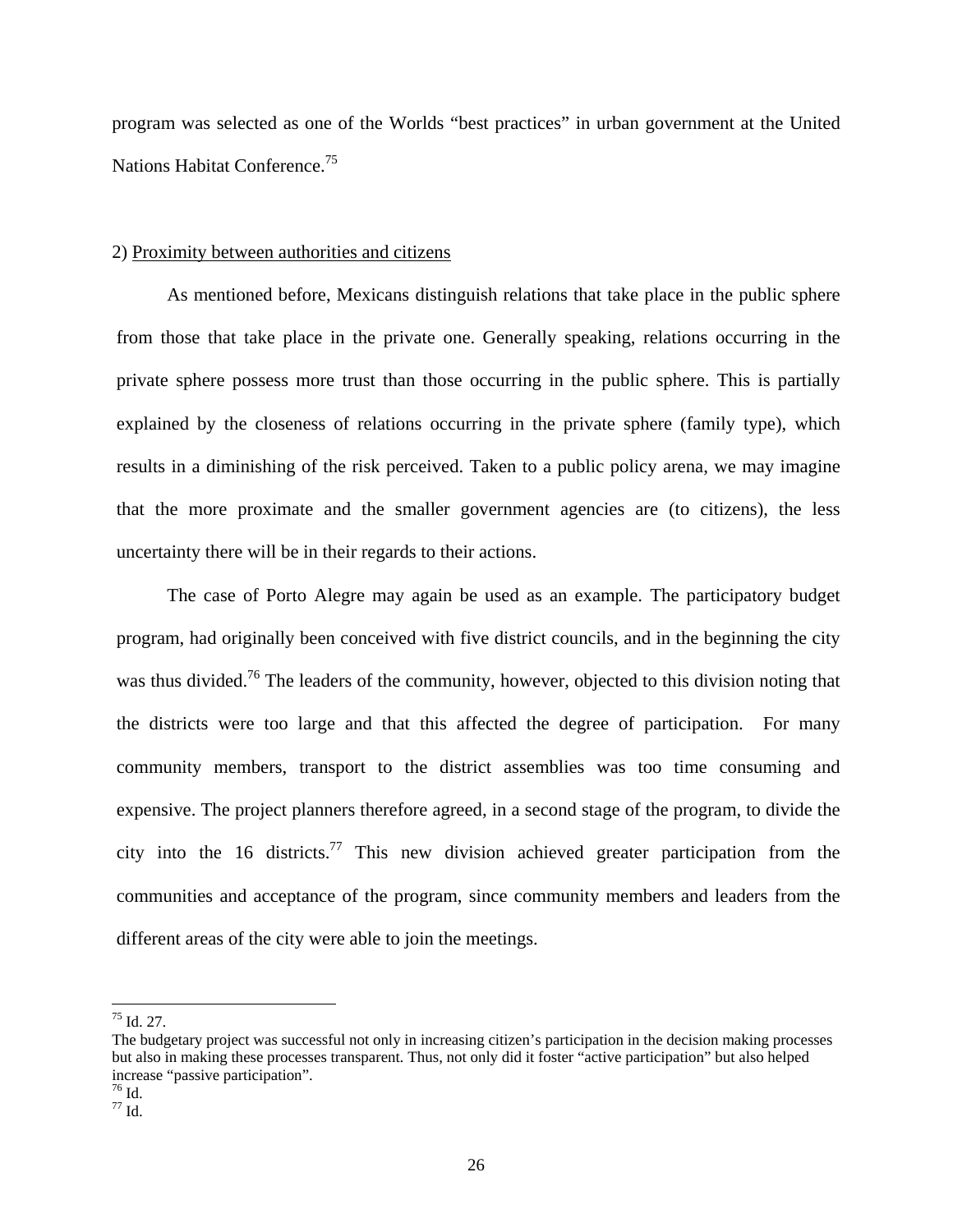The adoption of neighborhood police (*policia de barrio)*, in Mexico City is another example of trying to link citizens with the authority. This program was adopted in Mexico City in 2003 based on the idea of promoting proximity between authorities and citizens. In the presentation of the program, the Minister of Public Safety stated that:

"The idea of the neighborhood police is to not move police agents from the neighborhoods, to have them know the community; that the community gets to know who their police are, where they live, who their family is, what problems they have."<sup>78</sup>

 Though backed by community members, and founded on the ideas of creating proximity between citizens and authorities, the neighborhood police program has not been successful.<sup>79</sup> In part, this has been due to the fact that there have been no real changes in the practices of police officers.<sup>80</sup> Except for the increased contact with neighborhood committees, police continue functioning in the traditional manner. Since there is no external control to monitor their practices, police have no real incentives to improve their work. In addition, police assume no civic duties nor carry out any community labor, which would create a link to citizens. The extended distrust towards police continues and has stifled the program. Today, the trust that the program expected to bolster has not materialized.

## 3) Production and Promotion of Concrete Results

 $\overline{a}$ 

 Finally, I mention the production and promotion of concrete results as a strategy for promoting legitimacy and trust. As mentioned earlier, people form criteria and perceptions on the basis of concrete results. In the last years, Mexican governments and authorities have

 $^{78}$  Speech of the Public Safety Minister, Marcelo Ebrard Casaubon, during the presentation of the program, March de 2003. Available at www.ssp.gob.mx

<sup>79</sup> Jessica Varat and Allison Garland (ed), *Participación Ciudadana y Percepción de Inseguridad en America Latina,* en Latin American Program Special Report, Agosto 2006.  $80$  Id.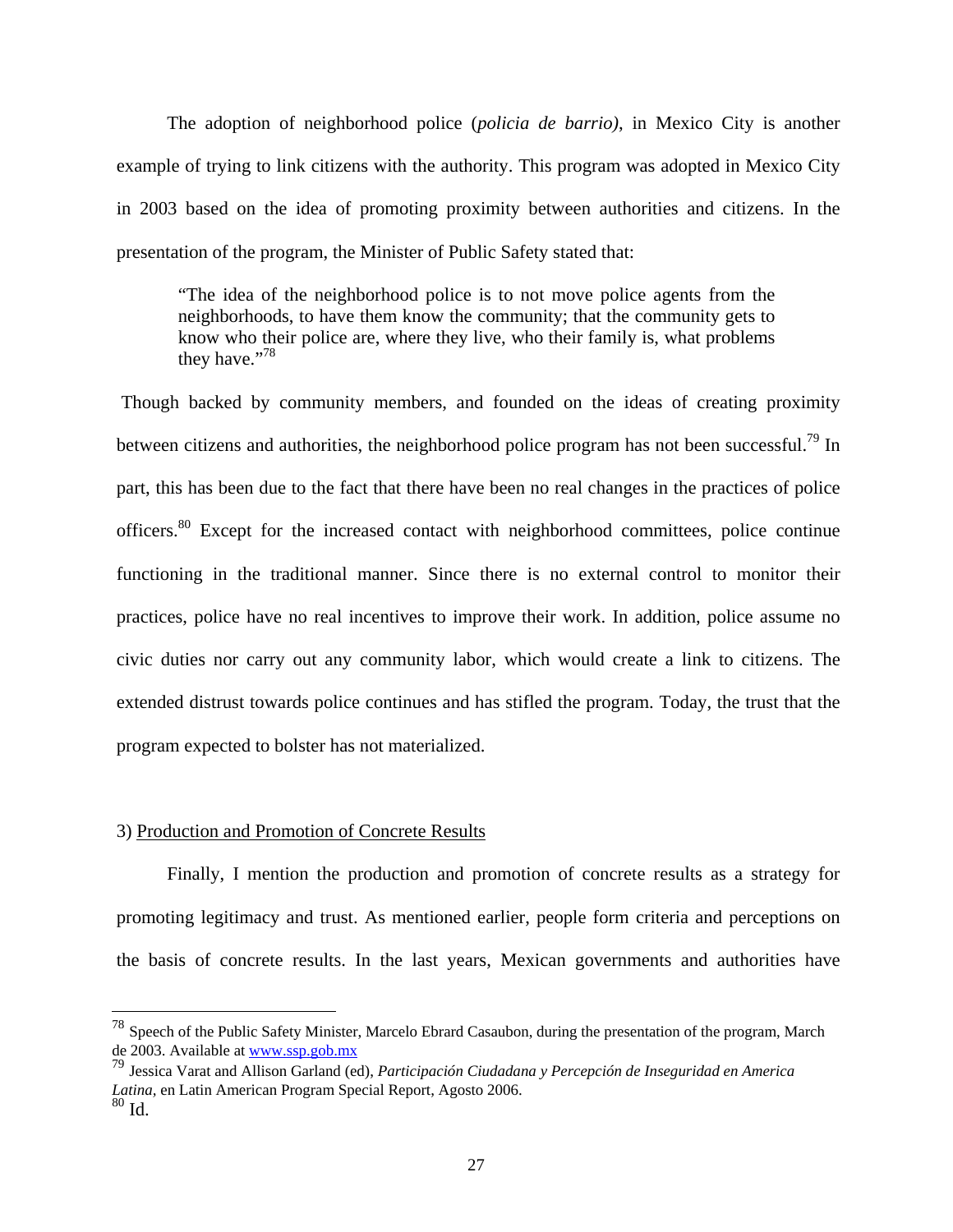produced numerous results. These, however, have usually been isolated events and scarcely publicized.<sup>81</sup>

I mention two examples of projects that have been successful in improving credibility of authorities. The first is the new process for obtaining driving licenses in the Miguel Hidalgo County, located in México City. For several years, the process to obtain a driver's license was extremely obscure and wearisome. The interested person had to show up, personally, at the administration office's, with several personal documents and queue for hours in order to be examined. The queue could easily be "shortened" by giving a "monetary compensation" to a facilitator. The exam consisted in a series of questions that the person in charge verbally formulated. The answers were then captured, by the person in charge, into a computer, the monitor of which could only be seen by her. Frequently, the person petitioning the license would fail until he or her would give the authority the corresponding "compensation" (*mordida)*. 82

The reforms to this process consisted in two main changes. The first was the implementation of a telephone system to make appointments. People now must make appointments via telephone and are attended to at the time of their appointment, thus eliminating the long waits and the facilitators. The second change consisted in the elimination of the knowledge exam. Today, to obtain a driver's license the person must sign a declaration stating that she or he knows the transit regulations and has the technical capacity to drive. The interest party thus assumes responsibility of having the capacity to drive.

With the new system, there are less discretionary powers to give appointments and to grant licenses. Thus, there are fewer opportunities for corruption. What used to be a slow and

1

 $81$  One of the successes of López Obrador, has been the understanding of the importance of publicizing the actions and acts of his government. Thus, for example, as mentioned earlier, one of the main sources of legitimacy for López Obrador was the construction of the "second floor" (*segundo piso)*, which was publicized through a plebiscite.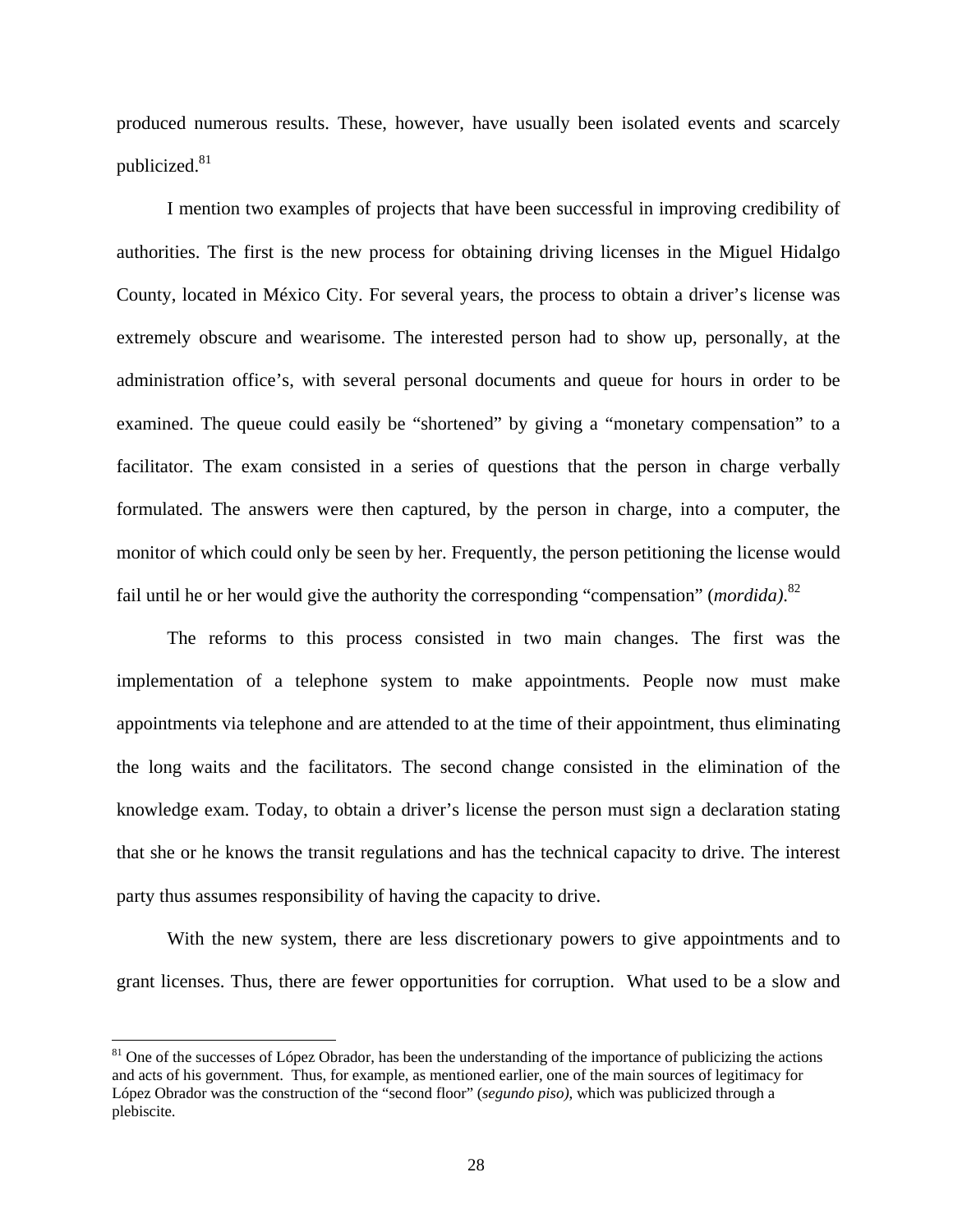costly procedure, characterized by everyday corruption, is now an agile and transparent procedure, with no other monetary cost than that of the license. The contrast between this system and the previous one serves to improve citizen's perception in institutions. And, it is precisely in this type of everyday procedures where the relation (and perception) between authorities and citizens is formed.

The second example of a successful program that has improved perception and trust, is the one implemented in 2006 by the Mexico City public safety ministry (*Secretaria de Seguridad Pública del DF- SSP-DF)* to sanction and remove illegally parked vehicles, a common violation of driving laws. Before the reform, illegally parked cars were towed away to the county pound, which was frequently far removed from the place where the violation occurred. The owner of the car would have to go to the pound to recover his or her car. The common practice was that the owner of the car would pay a bribe, of equal or less value of the fine, to the tow truck officers, thus avoiding the fine and a long tedious procedure to recover the car. The program implemented by the SSP-DF was to install cameras on the back of tow trucks to monitor the activities of officers. The camera is automatically turned on when the truck hooks a car and transmits live images of the event to the central office of the SSP-DF. The fines may also now be paid directly to the driver, using a credit o debit card, and have the car immediately released.83 Cash- to pay the fine- is only received at the county pound. As a result of this measure, the SSP-DF has increased its fines by 60- 70% and has practically eliminated bribes at the lower level. Although there is no concrete data to evaluate a change in citizens' perception, it can be expected that the measure has been well received and that there is an increase in certainty that the money of the fines is going directly to the county.

<sup>&</sup>lt;sup>82</sup> *Mordida*, means bite, a colloquial term used in México to refer to the bribe given to authorities.<br><sup>83</sup> The drivers now carry a credit card terminal.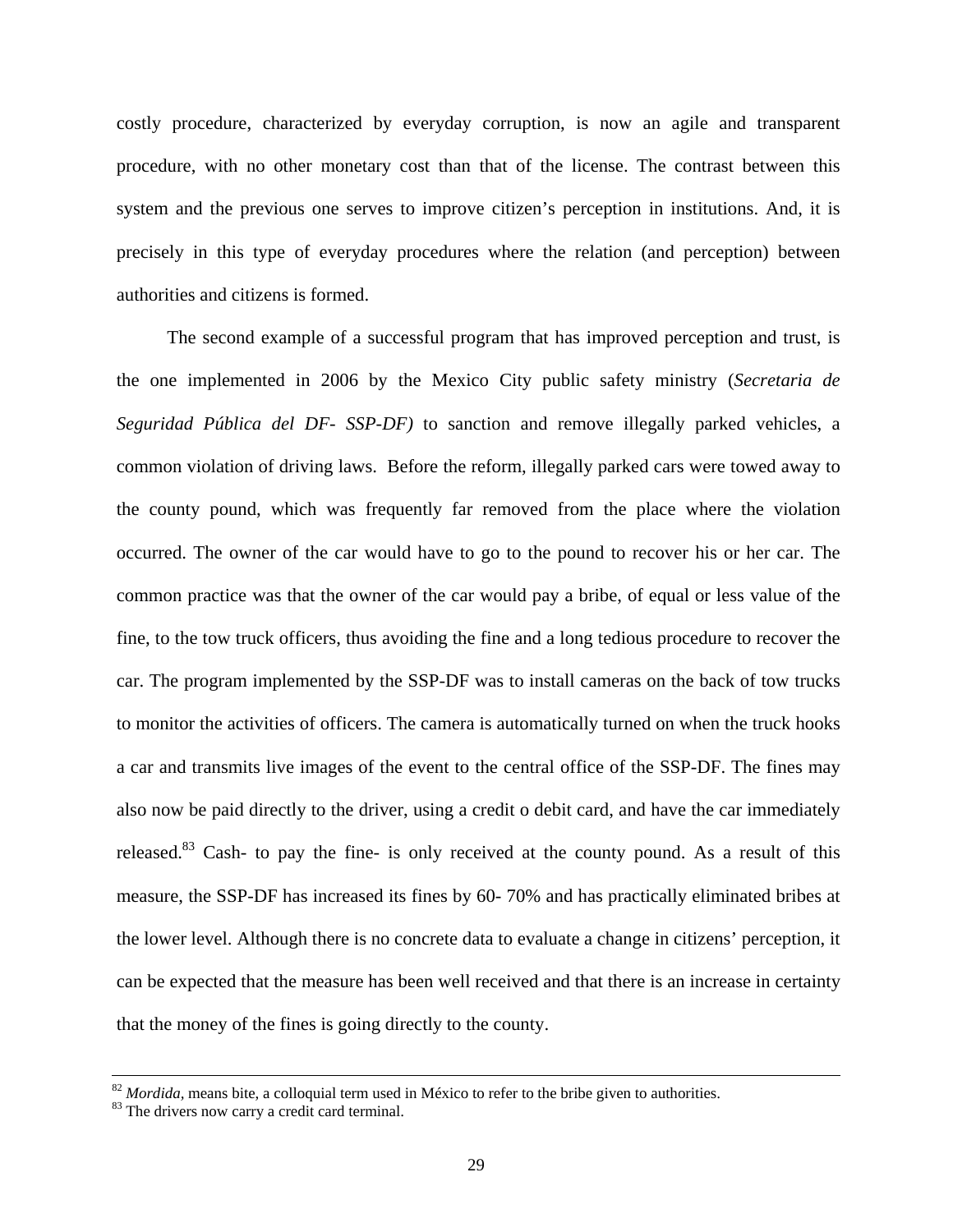## **Conclusions**

1

 In this paper I have pointed out the endemic culture of illegality present in Mexico. This culture is evident in everyday practices as well as in the public and private narratives. Along with this illegality, is a culture of reproach and distrust towards authorities, law, and its institutions. As the writer, Carlos Monsivais points out:

"The popular notion of justice, as depicted by muralist José Clemente Orozco in his supreme court mural, is that of a corrupt entity, barely dressed, with tangled hair, and very much aware of whom to give, and for how much, the custody of her scale."<sup>84</sup>

Mexicans perceive illegality as a sign to be wary of other citizens, authorities and, institutions; thus generating an ambiance of distrust. The common feeling is that authorities are unconnected to citizens except as perpetrators of a system of dominance, abuse and corruption. The perception that law is an instrument of dominance and a source of injustices strips law, and its institutions, of legitimacy, promoting further distrust and illegality. Practices and narratives nurture each other promoting the negative perception of law and its function and promoting an attitude of confrontation towards the legal system.

 Insistently, the strategy to combat practices of illegality in Mexico has been through the implementation of systems of rewards and punishment. This strategy, however, has been unsuccessful in changing practices. The discourse, the perception and in general, the culture, on the contrary, have been persistently ignored.

 This paper has aimed to show the importance of culture in understanding the illegality and distrust that surround the disobedience of law in Mexico. Likewise, this

<sup>84</sup> See Carlos Monsivais, *Notas Sobre Cultura Jurídica*, en El Universal, 13 de agosto, 2006.